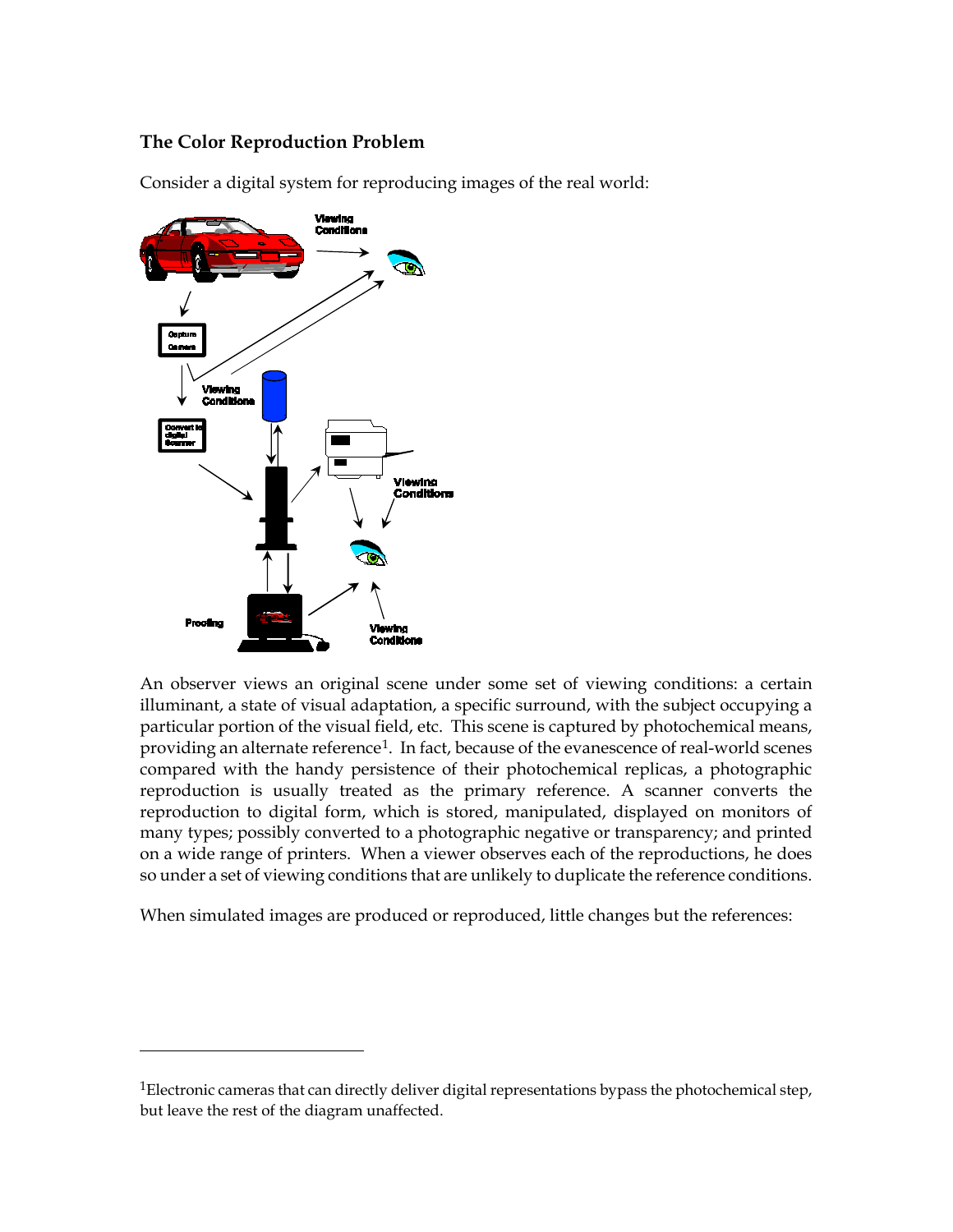

If the colors are defined in the simulation, they, along with a set of virtual viewing conditions, become the standard of comparison. However, in many simulations, the simulated image is not defined colorimetrically, and the reference is the scene as viewed by its designer on a monitor and the conditions under which the viewing takes place.

The goal of both kinds of color reproduction systems is the same: to have the displayed and printed versions of the image reproduce visual sensations caused by the reference (success is particularly difficult to measure if the reference is the abstract simulation, since it cannot actually be seen by anyone). Before discussing the theory and practice of color reproduction, we should consider exactly what "reproduce" means in this context. Hunt (Hunt, RofC, pages 177-197, Hunt 1970) defines six possible objectives for color reproduction, which are paraphrased here:

*Spectral* color reproduction, in which the reproduction, on a pixel-by-pixel basis, contains the same spectral power distributions or reflectance spectra as the original.

*Colorimetric* color reproduction, in which the reproduced image has the same chromaticities as the original, and luminances proportional to those of the original.

*Exact* color reproduction, in which the reproduction has the same chromaticities and luminances as those of the original.

*Equivalent* color reproduction, in which the image values are corrected so that the image appears the same as the original, even though the reproduction is viewed in different conditions than was the original.

*Corresponding* color reproduction, in which the constraints of equivalent color reproduction are relaxed to allow differing absolute illumination levels between the original and the reproduction; the criterion becomes that the reproduction looks the same as the original would have had it been illuminated at the absolute level at which the reproduction is viewed.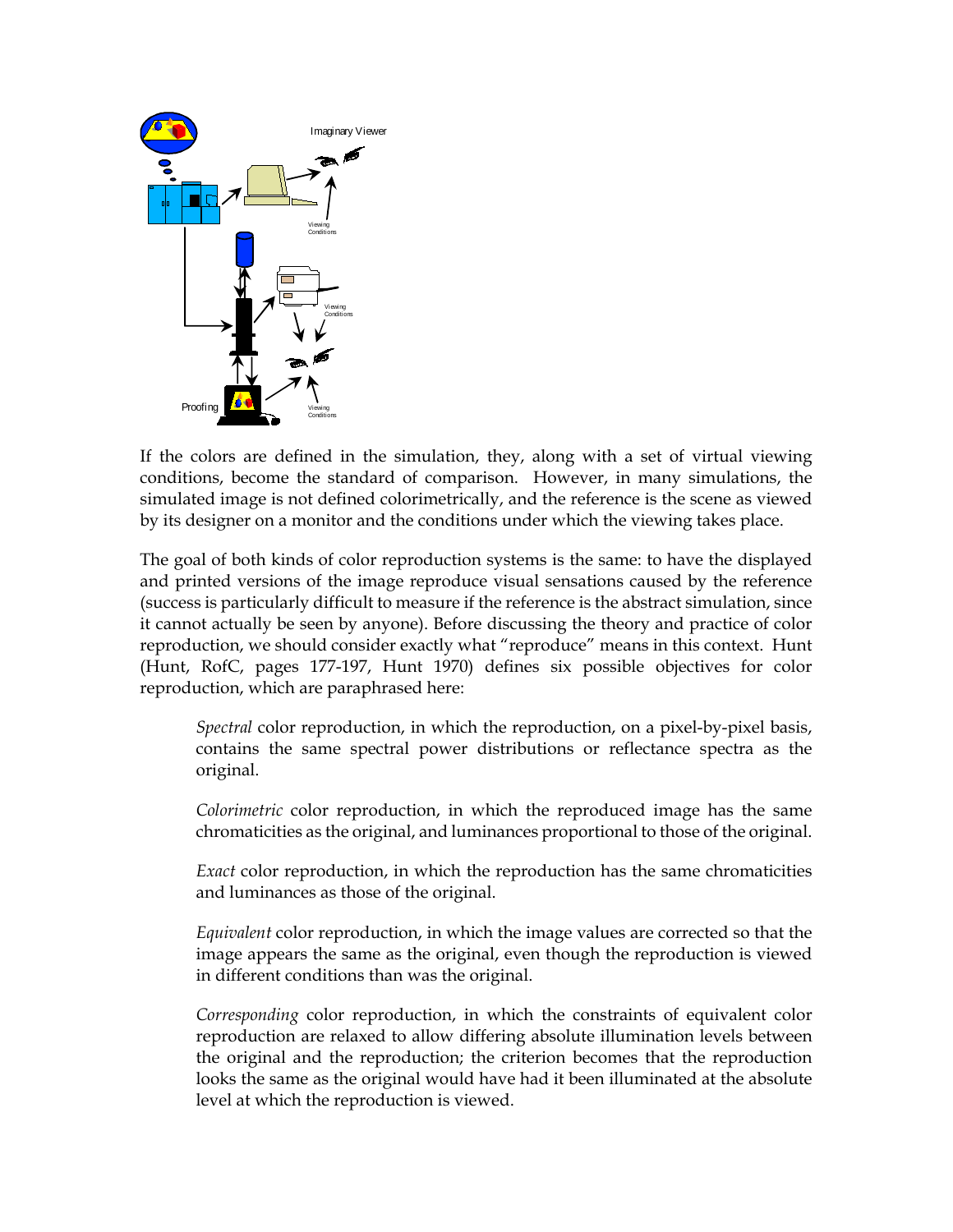*Preferred* color reproduction, in which reproduced colors differ from the original colors in order to give a more pleasing result.

Spectral color reproduction, were it practically achieved, would have undeniable advantages over the other approaches: for a reflection print, viewing the print in any given illuminant would yield the same result as viewing the original in that illuminant, and reproduced images would match the original not only for people with normal color perceptions, but also for color-deficient observers. However, there are a host of implementation problems with this approach: the necessary sensors do not exist outside of a handful of research laboratories; spectral information occupies far more storage than tristimulus data; and practically output devices and media are not obtainable. There have been attempts to deal with the storage requirements (some Wandell paper), but practical systems embodying this approach remain many years away. This chapter will concentrate on the tristimulus techniques for color reproduction.

For all but the most restricted choices of originals, exact color reproduction requires an impractical dynamic range of luminance; we will not consider it further. Colorimetric color reproduction is a practical goal for originals with a limited range of colors, and will result in a satisfying match if the viewing conditions for the original and the reproduction are similar. Many computer imaging systems meet this criterion, such as those in which all images are viewed on CRT monitors in dim rooms. However, in general, a robust system will produce acceptable results over some broad range of viewing conditions, so equivalent or corresponding color reproduction becomes the necessary goal. Unfortunately, the psychology of human vision is not sufficiently well understood to do a perfect job of correcting for changes in viewing conditions, but we do have enough information to achieve adequate results in many circumstances.

## **Organization of digital color reproduction systems**

Up until the 1990s, almost all digital color reproduction systems used a fairly simple system model:



In this model, the image data is transformed in the scanner or in associated processing to the native form of the output device, and thus consists not so much as a collection of colors, but a set of receipes that the output device uses to make the colors desired. The transform between the native scanner representation and that of the output device is performed on a pairwise basis; changing either device means computing a new transform. Good results can be achieved in this manner, but successful application of this simple system model requires performing only standardized processing upon the image, having only one kind of output device, knowing the characteristics of that device, and adopting standard viewing conditions. The strength of this approach is control: the operator of the scanner knows exactly what will be sent to the printer. However, this method is extremely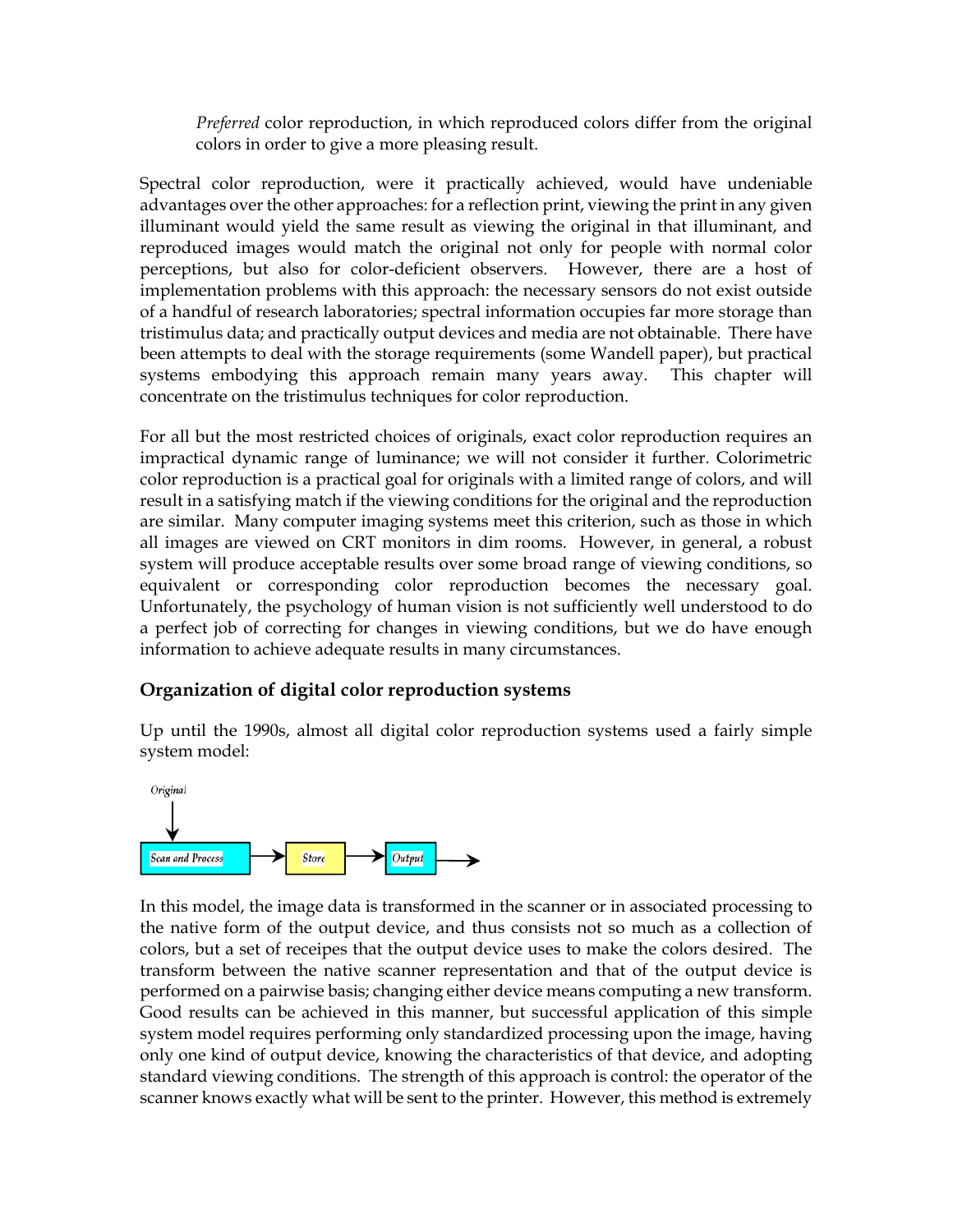inflexible: if the output device or the viewing conditions change, the original must usually be rescanned.

The widespread use of small computer systems has promoted an appetite for more flexible approaches, and the increasing processing power available can provide the means to slake the hunger. A consensus system model has yet to emerge, but there are two commonly-proposed alternatives. The first is presented below:



In this approach, image data is stored in a form independent of the device from whence it came, and the (usually unknown) device upon which it will be rendered: such an image encoding is called a *device-independent* representation. In the most-common implementations of this approach, the descriptors of the colors of the image, as perceived by a color-normal human observer, not the colorants of some particular output device, form the basis for the encoding. The conversions between device-dependent and deviceindependent color representations, since it must be performed on a pixel-by-pixel basis, requires considerable processing. In return for this overhead, we obtain flexibility: the scanner software need know nothing about the end use of the image, images from more than one scanner can easily be incorporated into a single document, and images printed on different comparable printers at different times and locations will appear alike. If the conversions to and from the device-dependent representations can correct for the effects of disparate viewing conditions, an image may be proofed on a monitor and sent to an offset press with an acceptable visual match.

In order to allow systems with modest processing capabilities to perform acceptably rapidly, conversions between device-dependent and device-independent color representations are usually performed approximately. In order to reduce the number of potentially-damaging approximations to a minimum, some system designers have proposed the following modified model: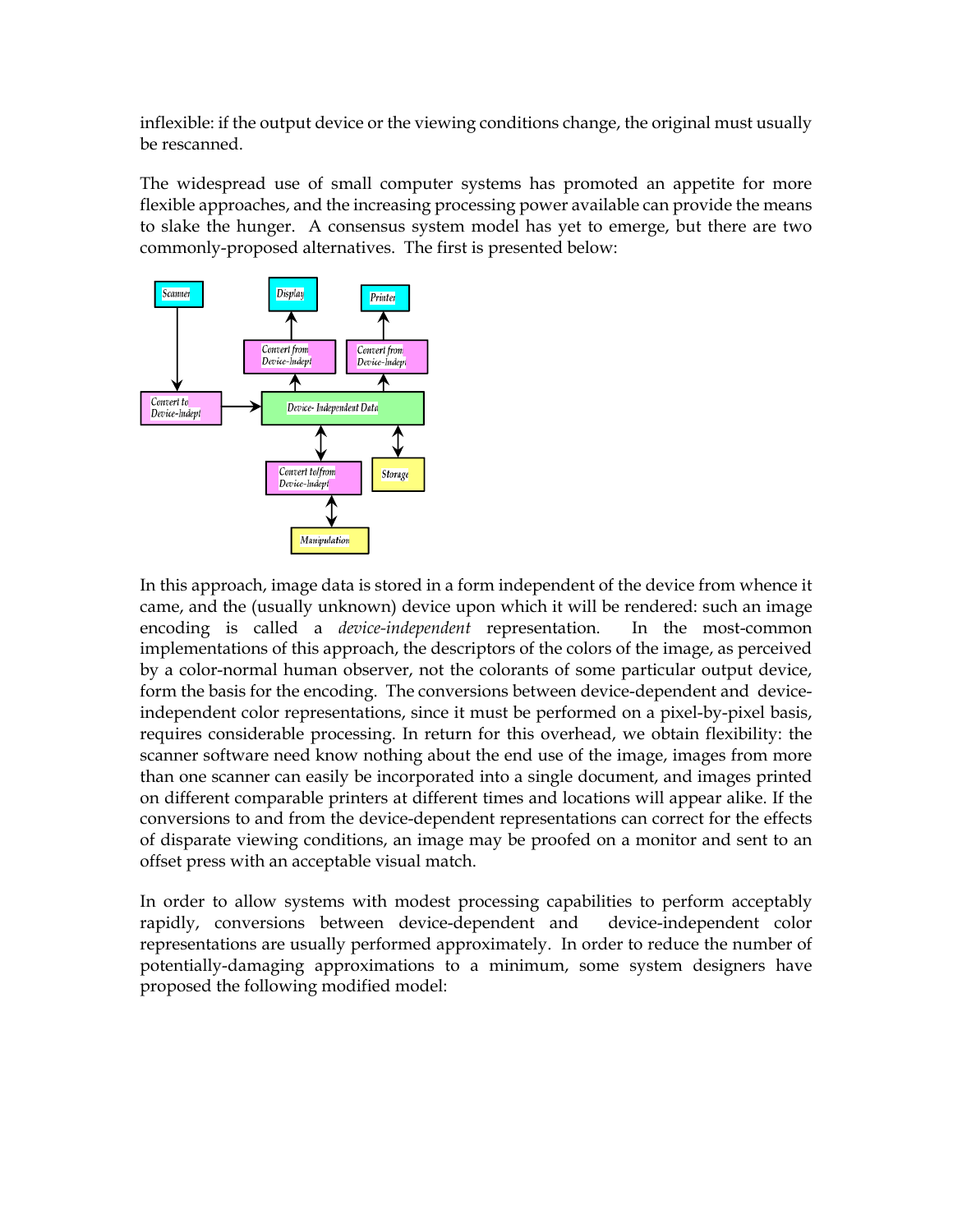

In this approach, the data is stored in the native form of the originating device. In order to allow the flexible conversion of this device-dependent data into the native color space of arbitrary output devices, sufficient information about the originating device to allow the conversion of the device colorants to colors must be made available. This is the same information the conversion module between the scanner and the device-independent representation in the previous figure uses, but the conversion itself is postponed. Now, whenever the information needs to be converted to the colorants of a particular output device, a new approximation is constructed, one that embodies both the effects of the conversion of the scanner space to a device-independent representation and the conversion of that representation to the native space of the output device. The pixels in the image are run through that approximation, which should damage the image less than the two conversions performed in the previous system model. If slavishly followed, this model requires that processing of the image after initial capture be performed in the native space of the input device. Such a rigorous approach may not be practical: the native color space of the input device may be unknown to the image processing program; even if known, at the precision chosen, it may not allow desired changes to be made without introducing artifacts; and it may not have the right characteristics for some kinds of processing algorithms, such as gamut mapping, which usually requires a luminancechrominance color space for good results.

Since for some time to come, systems designed along the lines of the first model will coexist and communicate with systems employing the second or third model, an extension of the first model is worth considering: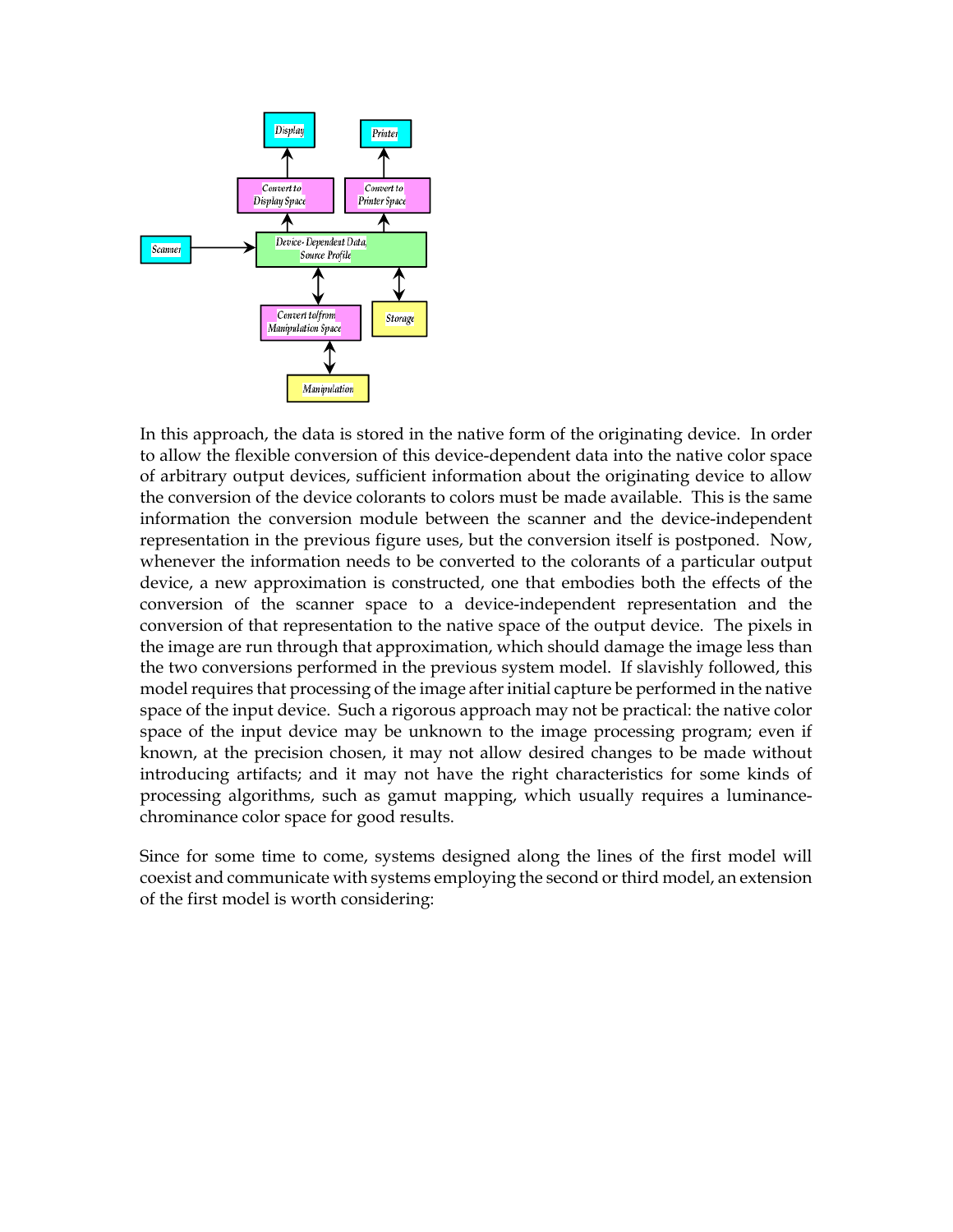

This approach brings the methods of the third approach to allow greater flexibility for the first. Knowledge of the characteristics of the traditional output device and its associated viewing conditions allows us to construct an approximation module to convert the image information to a form appropriate to any new output device and viewing conditions. A similar module can be constructed to convert the device-dependent data of the closed system to a convenient device-independent representation.

Television is an example of a system organized along the lines of the first model: processing in or after the camera transforms the output of the light sensors into the color space of a standard output device, in this case a self-luminous display viewed in a dim environment. In order to take an image so encoded and produce a reproduction on a different output device such as a printer, we need to know the nature of the canonical display.

## **Device-Independent Color Spaces**

No matter which of the three models she uses, the designer of a flexible system must know how to represent colors in a device-independent fashion: one system model explicitly requires this, and such knowledge is necessary to construct the conversion modules of the other systems.

Storing spectral data for each pixel is impractical; even if we could conveniently measure the spectral data, storing and transmitting so much information would produce an unwieldy system. Most device-independent color representations (note Wandell) reduce the amount of data required by describing the colors in the image only in terms of their effect upon a color-normal observer. The key to this reduction is the color matching experiment described in the previous chapter. We have seen that for each color to be matched, the color matching experiment yields three numbers, corresponding to the quantity of light from each of the three projectors; this set of three numbers is called the tristimulus value of the matched color. Infinitely many spectral distributions can be described by the same tristimulus values, and hence will look the same; instances of such spectra are called *metamers*.

The conversion of spectral to color information is performed using a standard observer derived from a color-matching experiment like that described in the previous chapter. This standard observer is not a person, but merely a set of tristimulus values which match a series of spectral sources. The most commonly used standard observer, adopted in 1931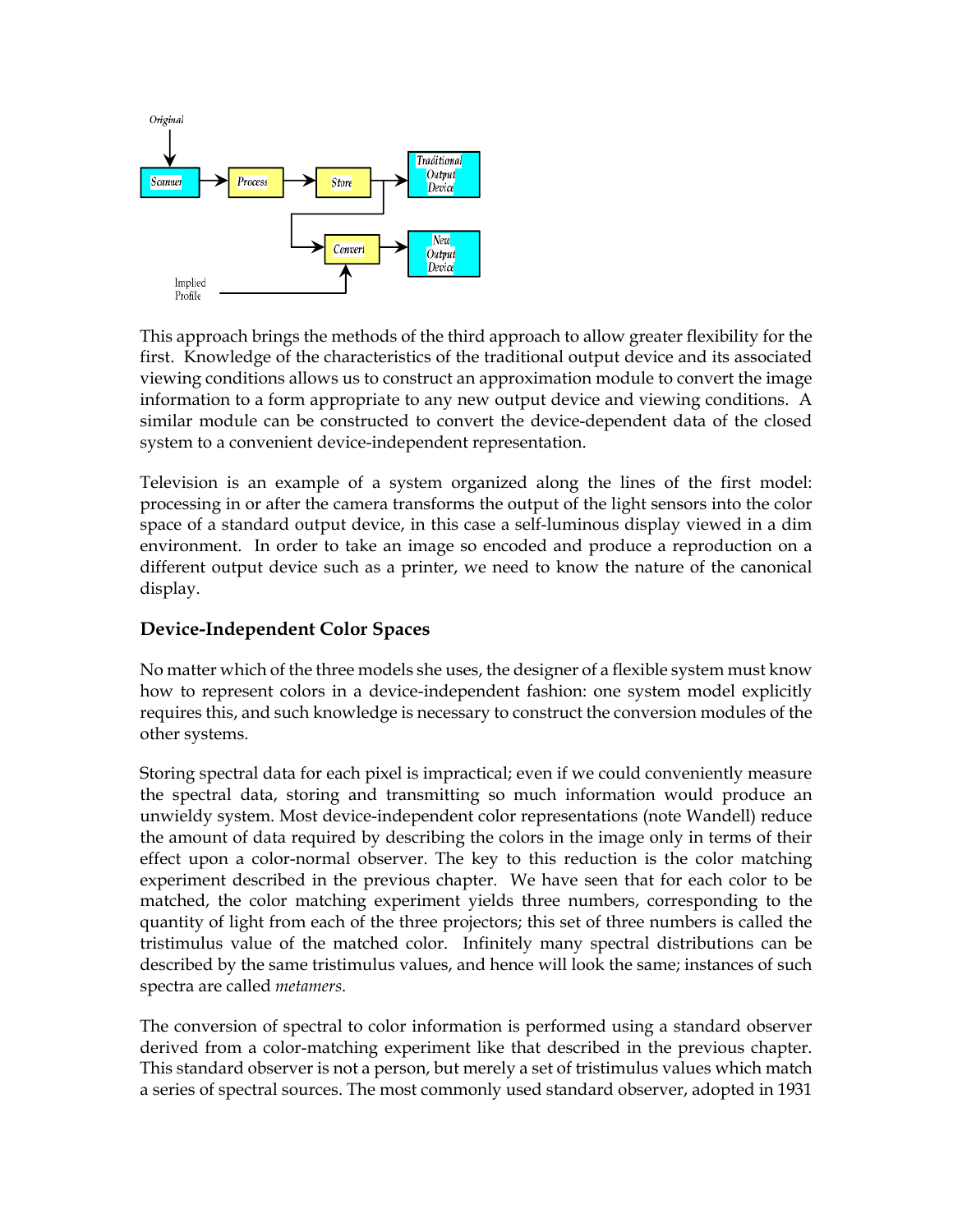by the CIE, is the result of averaging the results obtained from 17 color-normal observers with the color matching carried out a 2-degree visual field. These curves are sufficient to compute the tristimulus values of an arbitrary spectrum. For each wavelength in the spectrum, the standard observer gives the tristimulus values required to match that wavelength. Because of additivity, the tristimulus value matching the entire spectrum is the sum of the tristimulus values matching the energy at each wavelength.

We can consider the three numbers comprising a tristimulus value as a column vector:

$$
\begin{bmatrix} U \\ V \\ W \end{bmatrix}
$$

We can produce an alternate representation of this column vector by multiplying it by a matrix as follows:

*Q R S*  $a_{11}$   $a_{12}$   $a$ *a a a a a a a a a* 31 *a* 32 *a U V W* L L  $\mathbf{r}$  $\overline{\phantom{a}}$ J  $\overline{\phantom{a}}$  $\overline{\phantom{a}}$  $\overline{\phantom{a}}$ = L L  $\mathbf{r}$  $\overline{\phantom{a}}$ J  $\overline{\phantom{a}}$  $\overline{\phantom{a}}$  $\overline{\phantom{a}}$ L L L L  $\mathbf{r}$  $\overline{\phantom{a}}$  $\overline{\phantom{a}}$  $\overline{\phantom{a}}$  $\overline{\phantom{a}}$ J 11  $d_{12}$   $d_{13}$ 21 *a* 22 *a* 23 31 **a**32 **a**33

If the matrix is nonsingular, we can retrieve our original representation by multiplying the new tristimulus value by the inverse matrix. The tristimulus values produced by the color matching experiment are linear, so multiplication by a constant matrix can transform the tristimulus values corresponding to any set of projector filters to the tristimulus values of any other set of such filters. Taking the values of the original color matching curves at each wavelength as a tristimulus value, we can construct the color matching curves for the new color space by multiplying each tristimulus value by the matrix. We call all such linear transforms of color spaces defined in the color matching experiment *RGB color spaces*.

One particular RGB color space, CIE 1931 XYZ (referred to in the rest of this chapter simply as XYZ), has become the most common reference for color matching. XYZ is derived from CIE 1931 spectral RGB (define or refer to earlier description) as follows:

|  |  | $\begin{bmatrix} X \\ Y \\ Z \end{bmatrix} = \begin{bmatrix} 0.49 & 0.31 & 0.20 \\ 0.17697 & 0.81240 & 0.01063 \\ 0.0 & 0.01 & 0.99 \end{bmatrix} \begin{bmatrix} R \\ G \\ B \end{bmatrix}$ |  |  |
|--|--|----------------------------------------------------------------------------------------------------------------------------------------------------------------------------------------------|--|--|
|  |  |                                                                                                                                                                                              |  |  |

The color matching curves for XYZ are given below: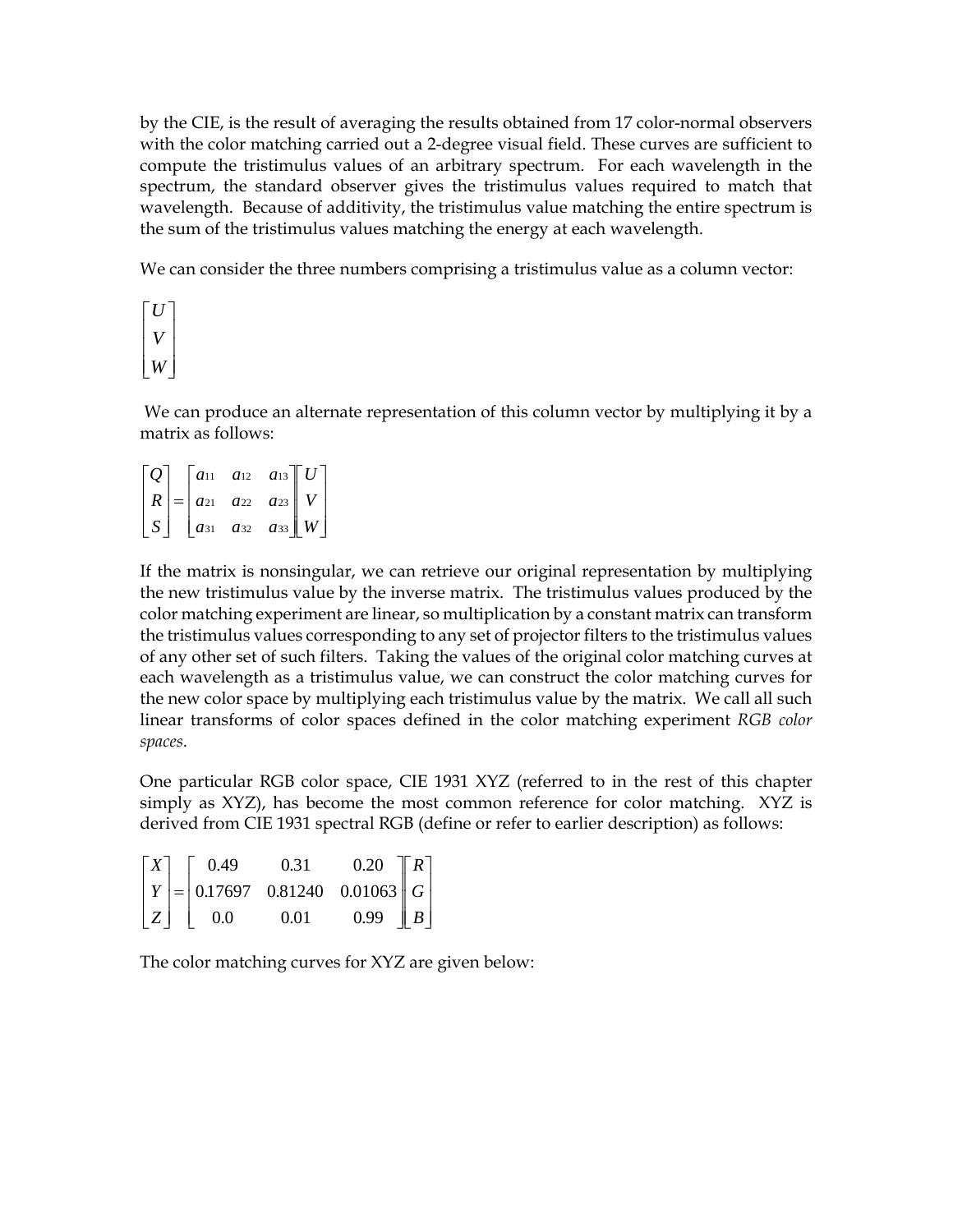

XYZ has several interesting properties. The color matching curves are everywhere positive, and the Y dimension is proportional to the luminous-efficiency function. However, the XYZ primaries are not physically realizable.

Three dimensional color representations are much more tractable than spectra, but even three-dimensional information is difficult to represent clearly on paper or white boards. One popular simplification is to remove the information pertaining to the luminosity of the color by normalizing each of the tristimulus values to their sum; this operation produces a measure of the color of a stimulus without regard to its intensity or its *chromaticity*. When XYZ is subjected to this operation, three normalized values, represented by lower case characters, are formed as follows:

$$
x = \frac{X}{X+Y+Z}
$$

$$
y = \frac{Y}{X+Y+Z}
$$

$$
z = \frac{Z}{X+Y+Z}
$$

Since the three values add to unity, one of them is superfluous and may be discarded. Following the tradition of discarding the z, we are left with x and y, which together define *xy chromaticity space*. Figure xx shows the visible spectrum plotted in xy chromaticity space.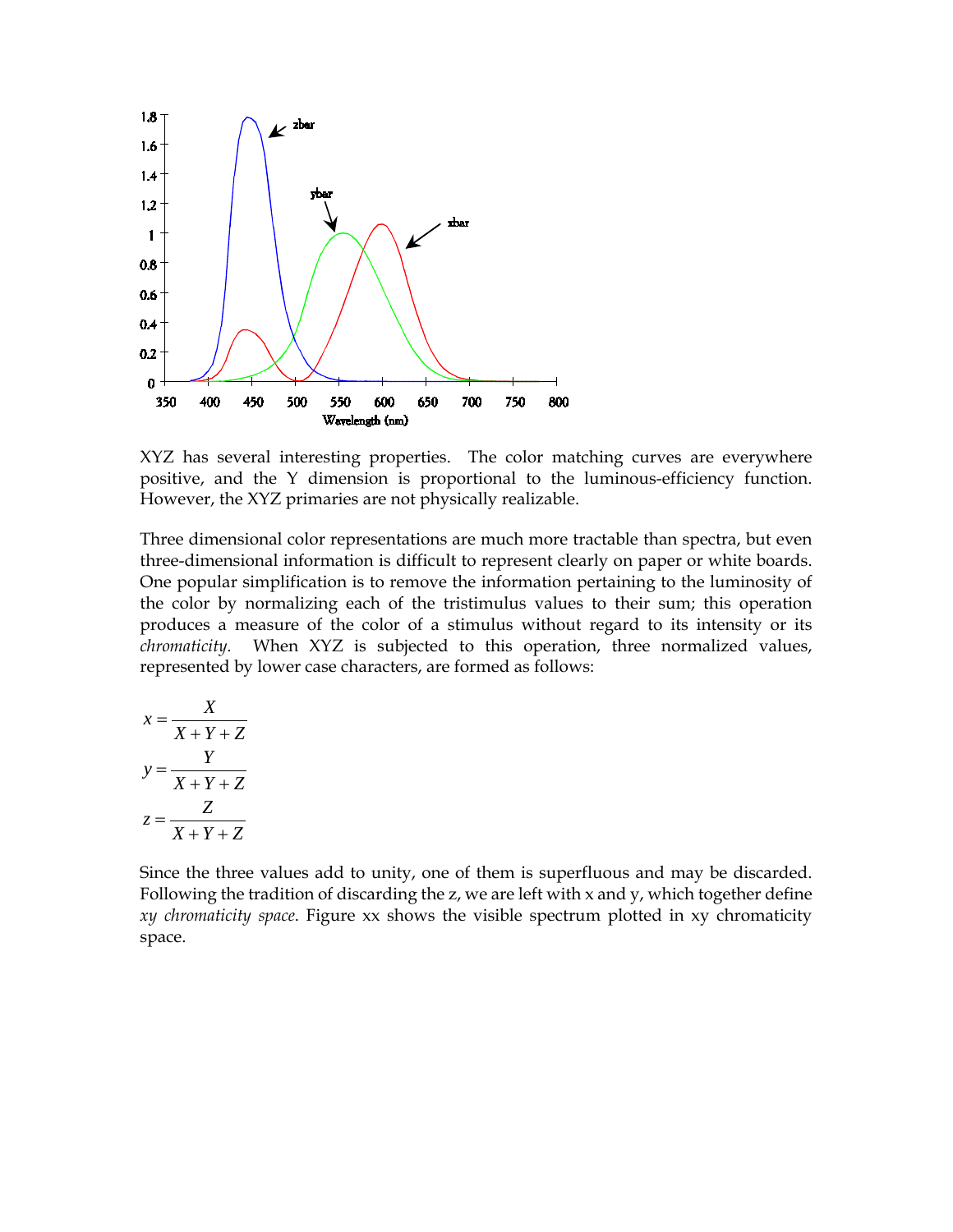

This linear chromaticity representation has some useful properties. If we connect the two extremes of the visible spectrum by a straight line, we form a horseshoe-shaped figure with a one-to-one mapping to the visible colors: all the visible colors lie within the figure, and all colors that lie within the horseshoe are visible. The addition of two colors to form a third obeys what is called the *center-of-gravity rule*: if  $A_1$  of the first color is added to  $A_2$ of the second, the chromaticity of the new color lies on a straight line between the two original colors,  $A_2 / (A_1 + A_2)$  of the way from the first color to the second color, as shown below for  $A_1 = 2A_2$ :



When working with chromaticity diagrams, one shouldn't loose track of the fact that a great deal of information has been lost in achieving the convenience of a two-dimensional representation. A blazing bright red and a dull fire-brick color, a royal blue and a inky black, or a brilliant yellow and a somber brown can have identical chromaticities.

A problem with xy chromaticity space is that equal steps at various places on the diagram correspond to different perceptual changes: a large numerical change in the chromaticity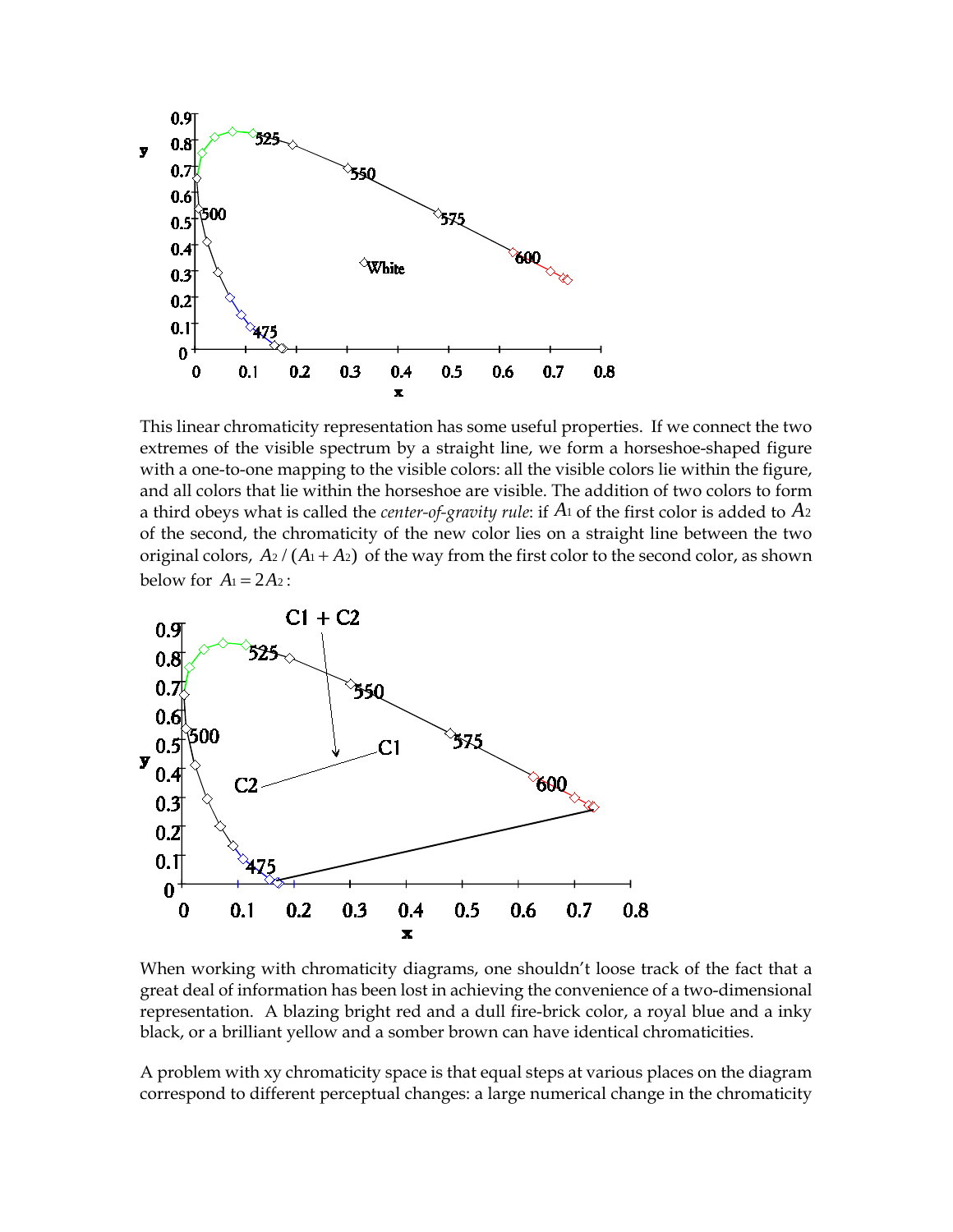of a green color may be barely noticeable, while a small change in that of a blue could dramatically change the perceived color. In 1942, David MacAdam performed a study in which he measured the amount of change in color that produced a just-noticeable difference in a set of observers. He presented his results in the form of a set of ellipsoids in XYZ. Shortly afterward, Walter Stiles predicted the shape of a set of ellipsoids based on other testing. The two sets of ellipsoids are similar, but not identical. If Stiles' ellipsoids are enlarged by a factor of ten and converted to xy chromaticities, they become ellipses. Plotting the major and minor axes of these ellipses results in the following diagram:



A color representation in which equal increments corresponded to equal perceptual differences would be called a *perceptually-uniform* representation. If such a representation possessed a chromaticity diagram, Stiles' ellipsoids would plot a circles of constant radius. Unfortunately, such representations do not exist, so the term perceptually uniform is extended to encodings that are close to the desired property. In 1976, the CIE standardized a modification of xy chromaticity space called u'v' chromaticity space, with the following definition:

$$
u' = \frac{4x}{-2x + 12y + 3}
$$

$$
v' = \frac{9y}{-2x + 12y + 3}
$$

Plotting Stiles' ellipsoids (magnified by a factor of ten, as before) in on the u'v' chromaticity diagram yields the following: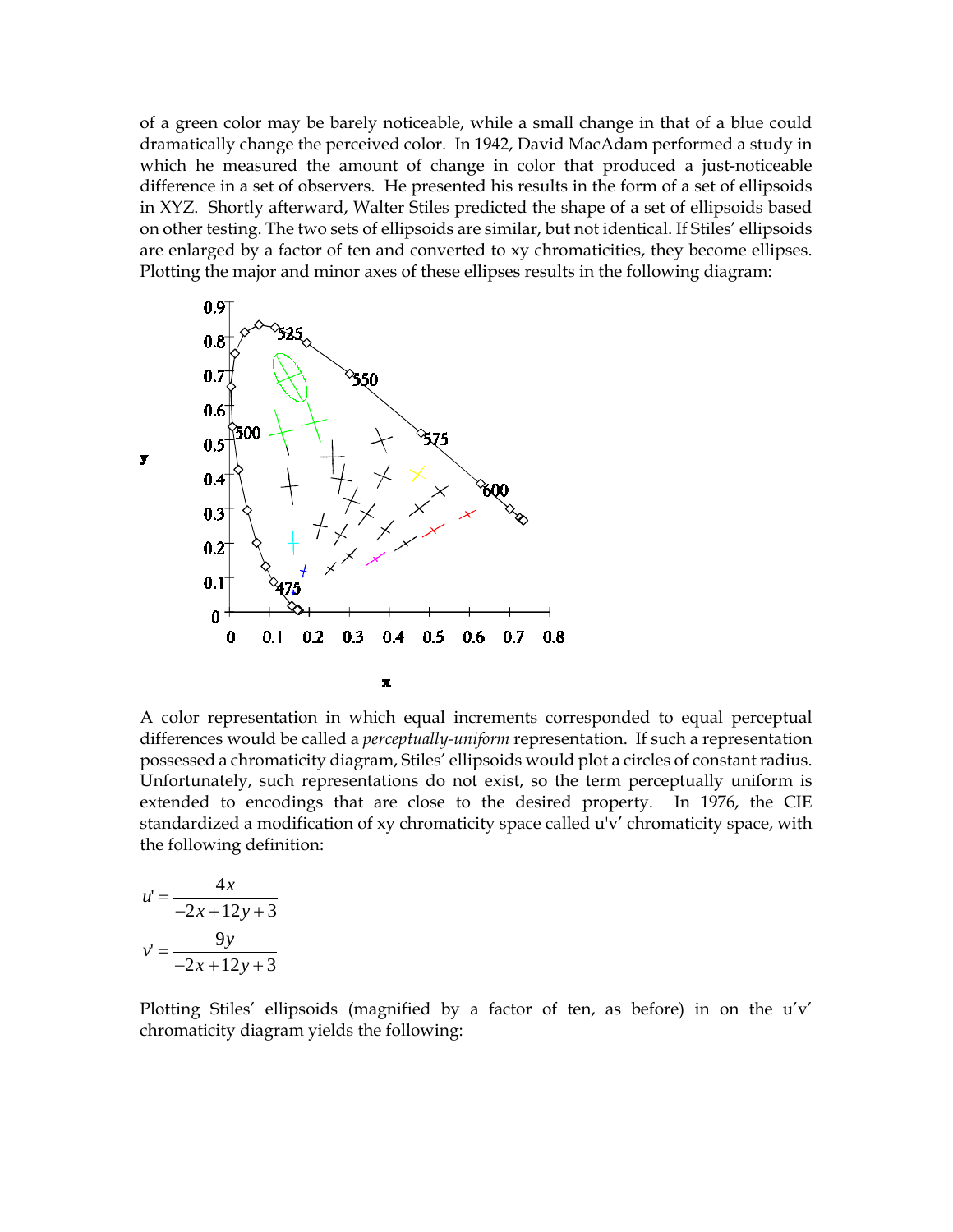

The ellipses are more nearly the same size, and the major and minor axes are closer to the same length; the worst-case departure from uniformity is about 4:1.

Instead of the Cartesian chromaticity diagrams shown above, a polar representation is sometimes used. If the origin is set to a convenient white, the phase corresponds to the hue of the color under discussion, and the positive distance to its chroma.

Perceived brightness is nonlinearly related to luminous intensity. The exact nature of the response varies according to the nature of the surround and the absolute luminance, but people can always distinguish more dark levels and fewer light levels than a linear relationship would predict. For a light surround, the cube root of luminous intensity is a good approximation to perceived brightness.

Now that we have derived an approximation to a perceptually-uniform chromaticity space, and have a way to convert luminance to a perceptually-uniform analog, we are almost ready to define a three-dimensional perceptually-uniform color space. We need to take into account two additional pieces of information. The first is that people judge both chromaticity and lightness not in absolute terms, but by comparison with a mentallyconstructed color (which may or may not appear in the scene) which they refer to as "white". The value of this color is part of what is called the state of adaptation of the viewer, and will in general vary depending on where in the image the viewers attention is placed. The second is that, as the luminance decreases, the subjective chroma of a color decreases.

In 1976, the CIE standardized a color space called CIE 1976 (L\*u\*v\*), less formally known as CIELUV, which takes the above psychophysics into account to construct an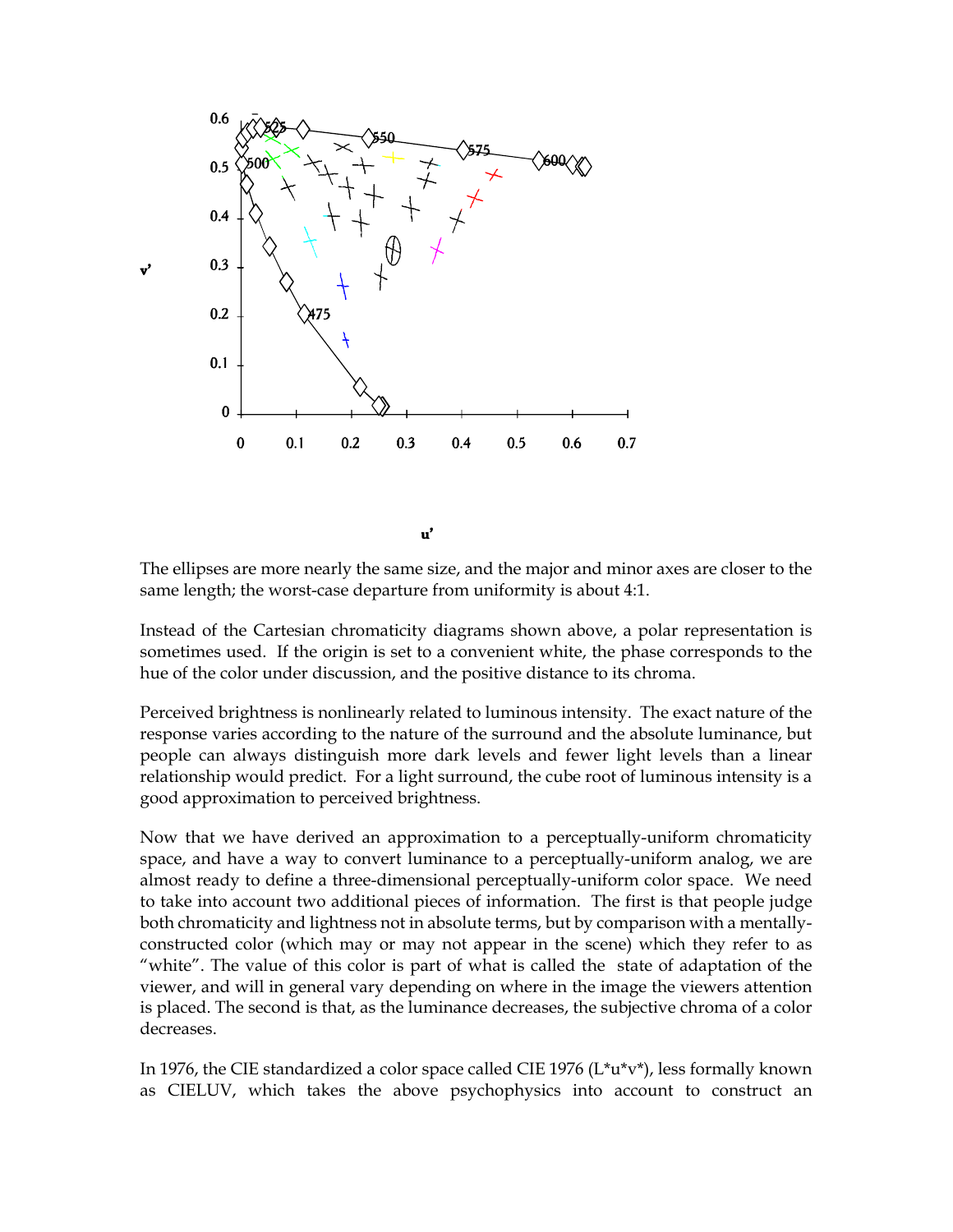approximation to a perceptually-uniform three-dimensional color space. To calculate the coordinates of a color in CIELUV, we begin with the XYZ coordinates of the color, *Y X Z*  $\mathsf{L}$  $\mathbf{r}$  $\overline{\phantom{a}}$  $\overline{\phantom{a}}$  $\vert$ ,

and those of the white point, *Xn Yn Zn* L L L  $\mathbf{r}$  $\overline{\phantom{a}}$ J  $\overline{\phantom{a}}$  $\overline{\phantom{a}}$  $\overline{\phantom{a}}$ . One axis of CIELUV is called the CIE 1976 Lightness,

or L\*, and it is defined using a cube root function with a straight line segment near the origin:

$$
L^* = 116 \left(\frac{Y}{Y_n}\right)^{1/3} - 16, \quad 1 \ge \frac{Y}{Y_n} > 0.008856
$$

$$
L^* = 903.3 \left(\frac{Y}{Y_n}\right), \qquad 0 \le \frac{Y}{Y_n} \le 0.008856
$$

CIELUV uses a Cartesian coordinate system. A color's positron along the  $L^*$  axis contains only information derived from its luminance in relation to that of the reference white. The other two axes of CIELUV are derived from the chromaticity of the color and that of the reference white:

$$
u^* = 13L^* (u'-u_n')
$$
  

$$
v^* = 13L^* (v'-v_n')
$$

Multiplying the difference between the chromaticities of the color and the reference white by value proportional to L\* mimics the psychological effect that darker colors appear less chromatic.

The Cartesian distance between two similar colors is a useful measure of their perceptual difference. CIE 1976 (L\*u\*v\*) color difference, ∆E, is defined as:

$$
\Delta E = \sqrt{\Delta L^2 + \Delta u^2 + \Delta v^2}
$$

where ∆L is the difference in the L\* values of the two colors, ∆u the difference in their u\* values and ∆v the difference in their v\* values. The constants of proportionality in the CIELUV definition were chosen so that one just-noticeable-difference is approximately one ∆E. As the colors get farther apart, this measure becomes less reliable; it is most useful for colors closer together than 10 ∆E or so.

The cylindrical representation of CIELUV is also useful. The  $L^*$  axis remains the same, with the phase corresponding to hue and the radius associated with chroma.

chroma:  $C^* = (u^{*2} + v^{*2})^{1/2}$ hue angle:  $huv = \tan^{-1}\left(\frac{v^*}{u^*}\right)$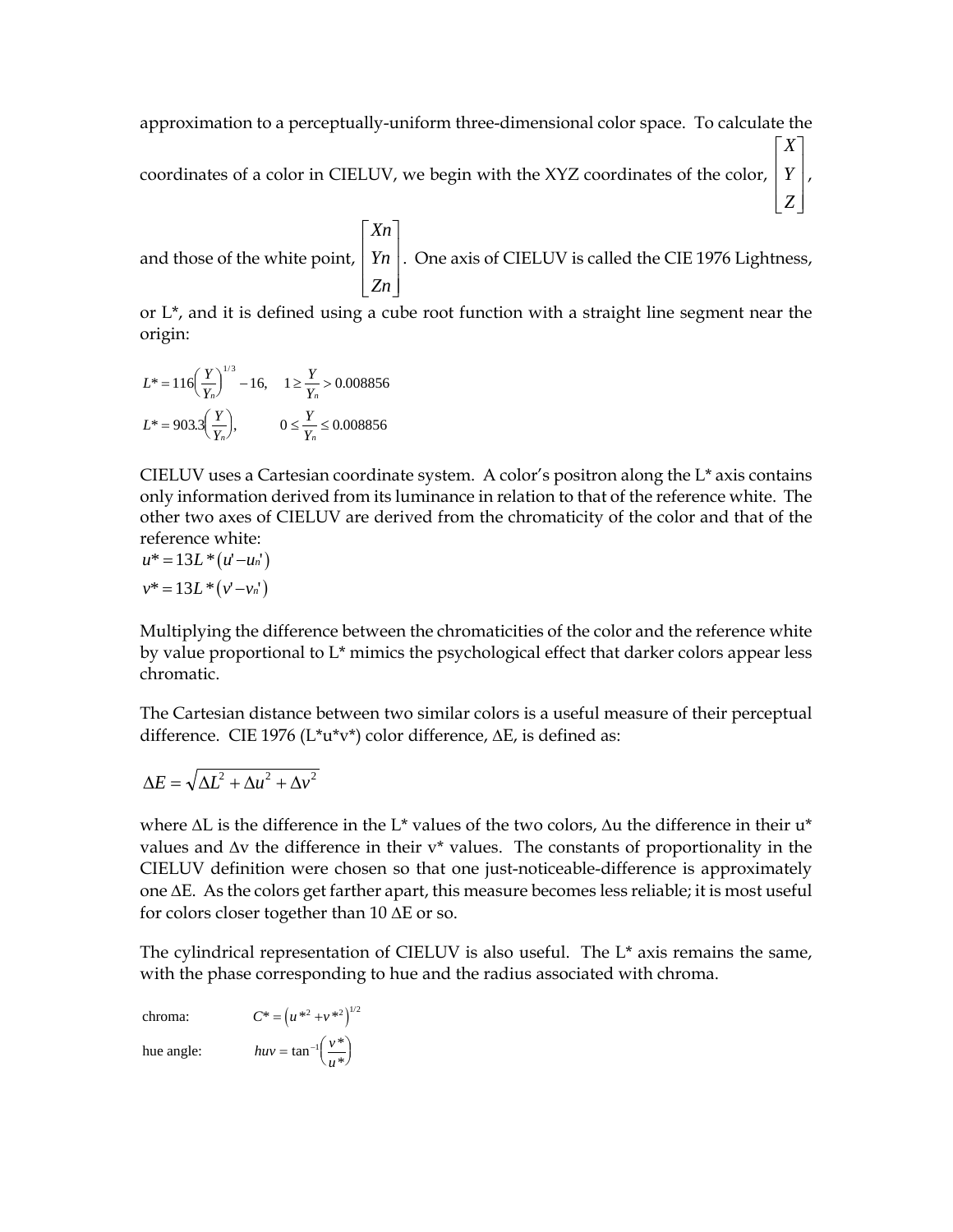In 1976, the CIE also standardized another putative perceptually-uniform color space with characteristics similar to CIELUV. CIE 1976 (L\*a\*b\*), or CIELAB, is defined as follows:

$$
L^* = 116f\left(\frac{Y}{Y_n}\right) - 16
$$
  
\n
$$
a^* = 500\left(f\left(\frac{X}{X_n}\right) - f\left(\frac{Y}{Y_n}\right)\right)
$$
  
\n
$$
b^* = 200\left(f\left(\frac{Y}{Y_n}\right) - f\left(\frac{Z}{Z_n}\right)\right)
$$
  
\nwhere  
\n
$$
f(x) = 116(x)^{1/3} - 16, \quad 1 \ge x > 0.008856
$$
  
\n
$$
f(x) = 903.3x, \qquad 0 \le x \le 0.008856
$$
  
\n
$$
chroma: \qquad C^* = \left(a^{*2} + b^{*2}\right)^{1/2}
$$
  
\nhue: \qquad 
$$
hab = \tan^{-1}\left(\frac{b^*}{a^*}\right)
$$

The two color spaces have much in common.  $L^*$  is the same, whether measured in CIELAB or CIELUV. In each space the worst-case departure from perceptual uniformity is about 6:1. CIELUV is widely used in situations involving additive color, such as television and CRT displays (the chromaticity diagram is particularly convenient when working with additive color), while CIELAB is popular in the colorant industries, such as printing, paint, dyes, pigments, and the like. Both spaces have fervent proponents, and it appears unlikely that one will supersede the other in the near future, in spite of their similarities.

## **Desirable characteristics for Device-Independent Color Spaces**

A device-independent color space should see colors the way that color-normal people do; colors that match for such people should map to similar positions in the color space, and colors that don't appear to match should be farther apart. This implies the existence of exact transforms to and from internationally-recognized colorimetric representations, such as CIE 1931 XYZ. Defining transforms between a color space and XYZ implicitly defines transforms to all other spaces having such transforms. A further implication is that a device-independent color space should allow representation of most, if not all, visible colors.

A device-independent color space should allow compact, accurate representation. In order to minimize storage and transmission costs and improve performance, colors should be represented in the minimum number of bits, given the desired accuracy. Inaccuracies will be introduced by quantizing, and may be aggravated by manipulations of quantized data. In order to further provide a compact representation, any space should produce compact results when subjected to common image-compression techniques. This criterion favors perceptually-uniform color spaces; non uniform spaces will waste precision quantizing the parts of the space where colors are farther apart than they should be, and may not resolve perceptually-important differences in the portions of the color space where colors are closer together than a uniform representation would place them.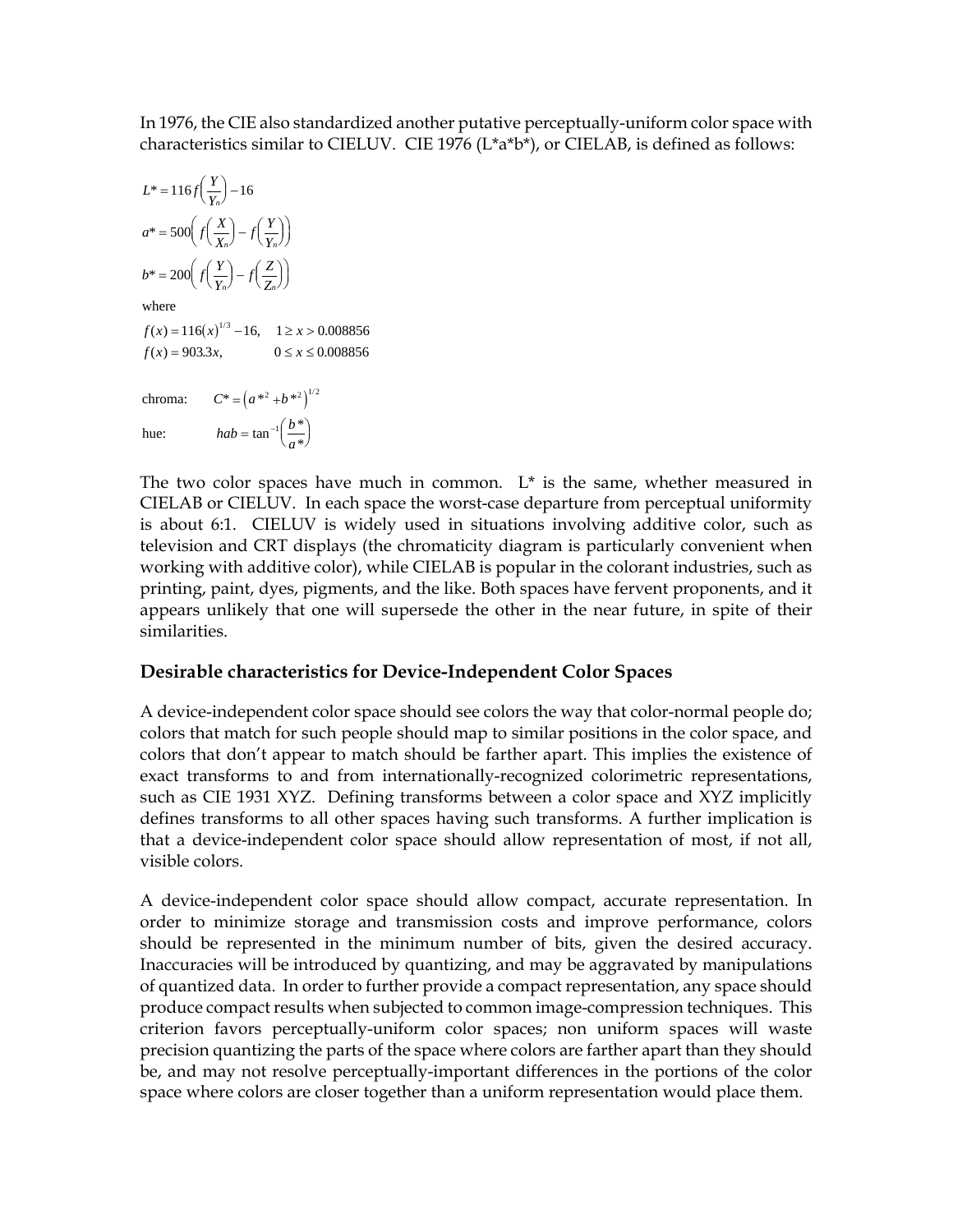Most image compression algorithms are themselves monochromatic, even though they are used on color images. JPEG, for example, performs compression of color images by compressing each color plane independently. The lossy discrete cosine transform compression performed by the JPEG algorithm works by discarding information rendered invisible by its spatial frequency content. As we saw in the preceding chapter, human luminance response extends to higher spatial frequency than chrominance response. If an image contains high spatial frequency information, only the luminance component of that image must be stored and transmitted at high resolution; some chrominance information can be discarded with little or no visual effect. Effective lossy image compression algorithms such as DCT can take advantage of the difference in visual spatial resolution for luminance and chrominance, but, since they themselves are monochromatic, they can only do so if the image color space separates the two components. Thus, a color space used with lossy compression should have a luminance component.

The existence of a separate luminance channel is necessary, but not sufficient. There also should be little luminance information in the putative chrominance channels, where its presence will cause several problems. If the threshold matrices for the chrominance channels are constructed with the knowledge that those channels are contaminated with luminance information, the compressed chrominance channels will contain more highfrequency information than would the compressed version of uncontaminated chrominance channels. Hence, a compressed image with luminance-contaminated chrominance channels will require greater storage for the same quality than an uncontaminated image. If the threshold matrices for the chrominance channels are constructed assuming that the channels are uncontaminated, visible luminance information in these channels will be discarded during compression. Normal reconstruction algorithms will produce luminance errors in the reconstructed image because the missing luminance information in the chrominance components will affect the overall luminance of each reconstructed pixel. Sophisticated reconstruction algorithms that ignore the luminance information in the chrominance channels and make the luminance of each pixel purely a function of the information in the luminance channel will correctly reconstruct the luminance information, but will be more computationally complex.

A device-independent color space should minimize computations for translations between the interchange color space and the native spaces of common devices. It is unlikely that the interchange color space will be the native space of many devices. Most devices will have to perform some conversion from their native spaces into the interchange space. System cost will be minimized if these computations are easily implemented.

## **Linear RGB Color Spaces Revisited**

We have already encountered linear RGB color spaces, which are linear transforms of color spaces defined in the color matching experiment. It is worthwhile spending some time to understand some of the details of such color spaces, not because they are themselves widely used in computer graphics and imaging systems, but because they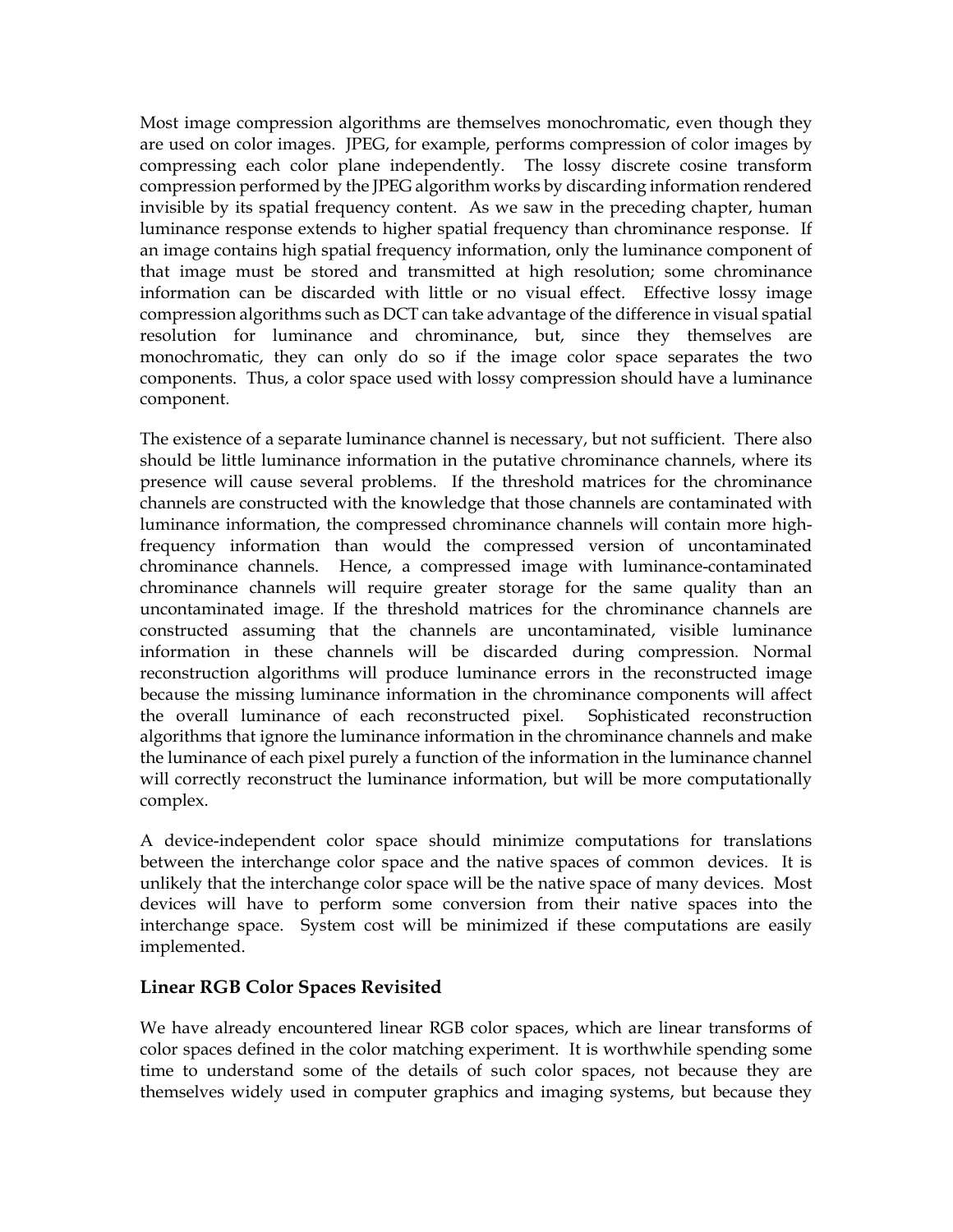form the basis for the more complex color representations used in such systems. CIE 1931 XYZ itself is the most common *reference color space*, the color space in which most others are defined.

We shall consider that the range of an RGB color space is the interval [0,1]. When working with RGB values with other ranges, they can be scaled appropriately. The white point of an RGB color space is defined to be that color emitted when all three RGB values are set to 1. The light sources in an additive color system are called its *primaries*. Most commonly, linear RGB color spaces other than XYZ are defined in terms of the xy chromaticities of their primaries and those of their white point. However, to perform conversions among color the matrix that transforms CIE 1931 XYZ to them.

Given the chromaticities of each of the primaries,  $xR$ ,  $yR$ ,  $xG$ ,  $yG$ ,  $xB$ ,  $yB$ , and of the white point, xW, yW, we first calculate the chromaticities that were discarded as redundant in the definition of xy chromaticity:

 $z_R = 1 - (x_R + y_R)$  $z_G = 1 - (x_G + y_G)$  $z_B = 1 - (x_B + y_B)$  $zw = 1 - (xw + yw)$ 

Next we compute a set of weighting coefficients implied by the white point:

| $ a_1 $ |  |                       | $\begin{bmatrix} x_R & x_G & x_B \end{bmatrix}^{-1} \begin{bmatrix} x_W / y_W \end{bmatrix}$ |
|---------|--|-----------------------|----------------------------------------------------------------------------------------------|
|         |  | $ az  =  yx y_G y_B $ |                                                                                              |
| $ a_3 $ |  |                       | $\begin{vmatrix} zR & ZG & ZB \end{vmatrix}$ $\begin{vmatrix} zw/yW \end{vmatrix}$           |

Then we compute the RGB to XYZ conversion matrix:

|                                                                                                          | $\begin{bmatrix} x_R & x_G & x_B \end{bmatrix} a_1 \quad 0 \quad 0$ |  |  |
|----------------------------------------------------------------------------------------------------------|---------------------------------------------------------------------|--|--|
| $\mathbf{M} = \begin{vmatrix} y_R & y_G & y_B \end{vmatrix} = \begin{vmatrix} 0 & a_2 & 0 \end{vmatrix}$ |                                                                     |  |  |
|                                                                                                          | $\begin{bmatrix} z_R & z_G & z_B \end{bmatrix}$ 0 0 as              |  |  |

and finally,

$$
\begin{bmatrix} R \\ G \\ B \end{bmatrix} = \mathbf{M}^{-1} \begin{bmatrix} X \\ Y \\ Z \end{bmatrix}
$$

If we plot the xy chromaticities of the primaries of an RGB color space, we obtain a diagram like the one below. Because of the center-of-gravity rule, mixing any two of the primaries in various proportions allows us to construct any color on the line between them. Adding varied amounts of the third primary allows the construction of any color between an arbitrary point on the line and the chromaticity of the third primary.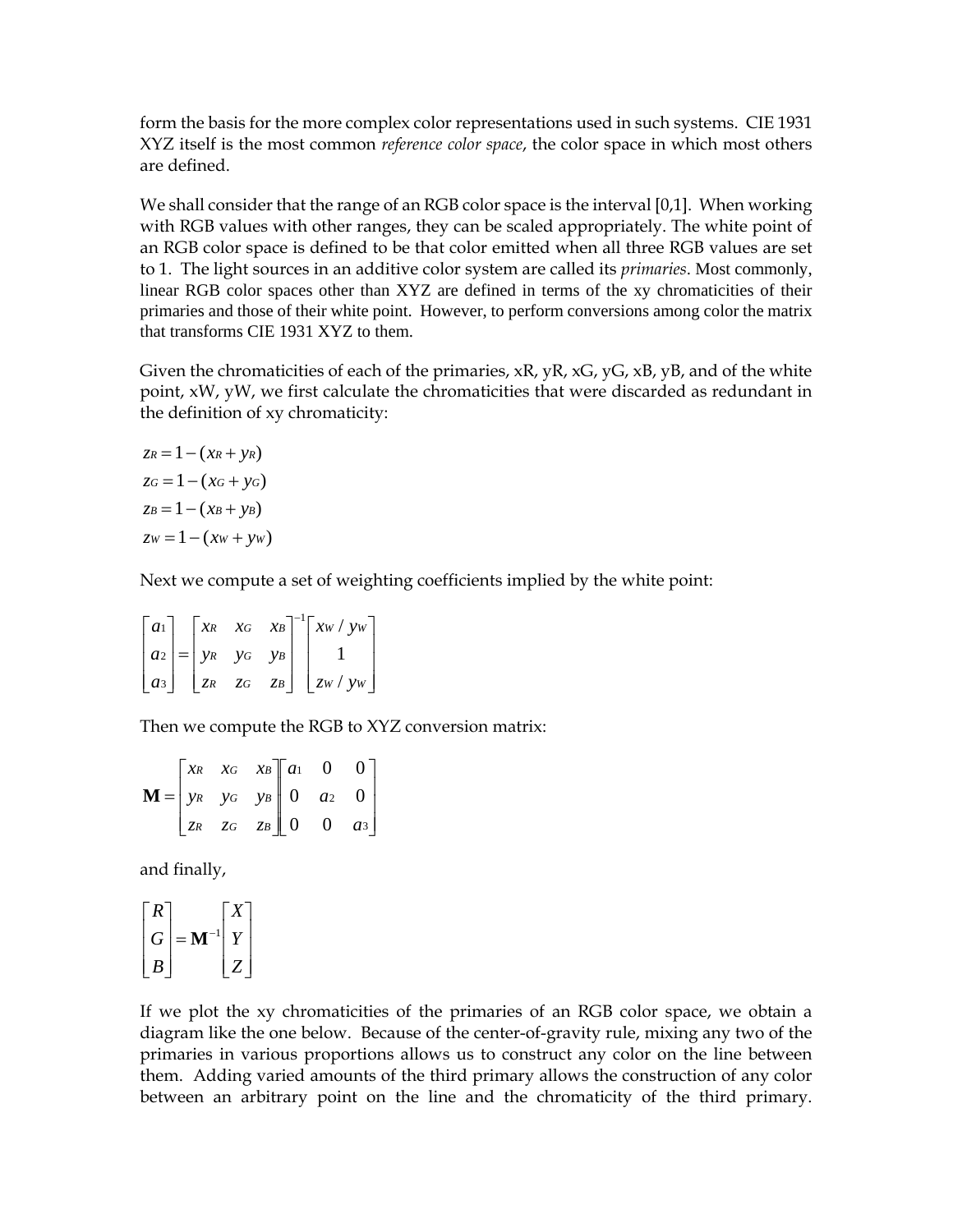Therefore, the chromaticity gamut of an RGB color space is the interior of the triangle formed by the primaries.



Knowing how to find the gamut of an RGB color space, we can now simply explain why, for some colors, we must add light to the sample side of the screen to achieve a match in the color-matching experiment. The chromaticity representation of the gamut of visible colors is convex. In order for a primary to be visible, it must lie within the gamut of visible colors. Any triangle constructed within the convex gamut will not contain some colors in the gamut. The omitted colors are the ones that cannot be matched with positive amounts of the primaries.

## **Nonlinear RGB Color Spaces**

The primaries of a color cathode ray tube (CRT) are the visible emissions of three different mixtures of phosphors, each of which, can be independently excited by an electron beam. When an observer views the CRT from a proper distance, the individual phosphor dots cannot be resolved, and the contributions of each of the three phosphors are added together to create a combined spectrum, which the viewer perceives as a single color. To a first approximation, the intensity of light emitted from each phosphor is proportional to the electron beam current raised to a power:

 $Le \propto i^{\gamma}$ 

Thus a CRT with constant gamma for all three phosphors, viewed in a dark room, produces a color which can be described, in the color space of its primaries, as

*R G B I I I R G B*  $\overline{ }$ L  $\overline{ }$  $\overline{a}$  $\mathsf{L}$  $\overline{\phantom{a}}$ J  $\overline{\phantom{a}}$  $\overline{\phantom{a}}$  $\overline{\phantom{a}}$ ∝  $\overline{a}$ L  $\overline{ }$  $\overline{ }$  $\mathbf{r}$  $\overline{\phantom{a}}$  $\rfloor$  $\overline{\phantom{a}}$  $\overline{\phantom{a}}$  $\overline{\phantom{a}}$  $(I_R)$  $(I_G)$  $(I_B)$ γ γ γ

The beam current of computer monitor usually bears a linear relationship to the values stored in the display buffer. With the RGB values scaled into the range [0,1], if we wish to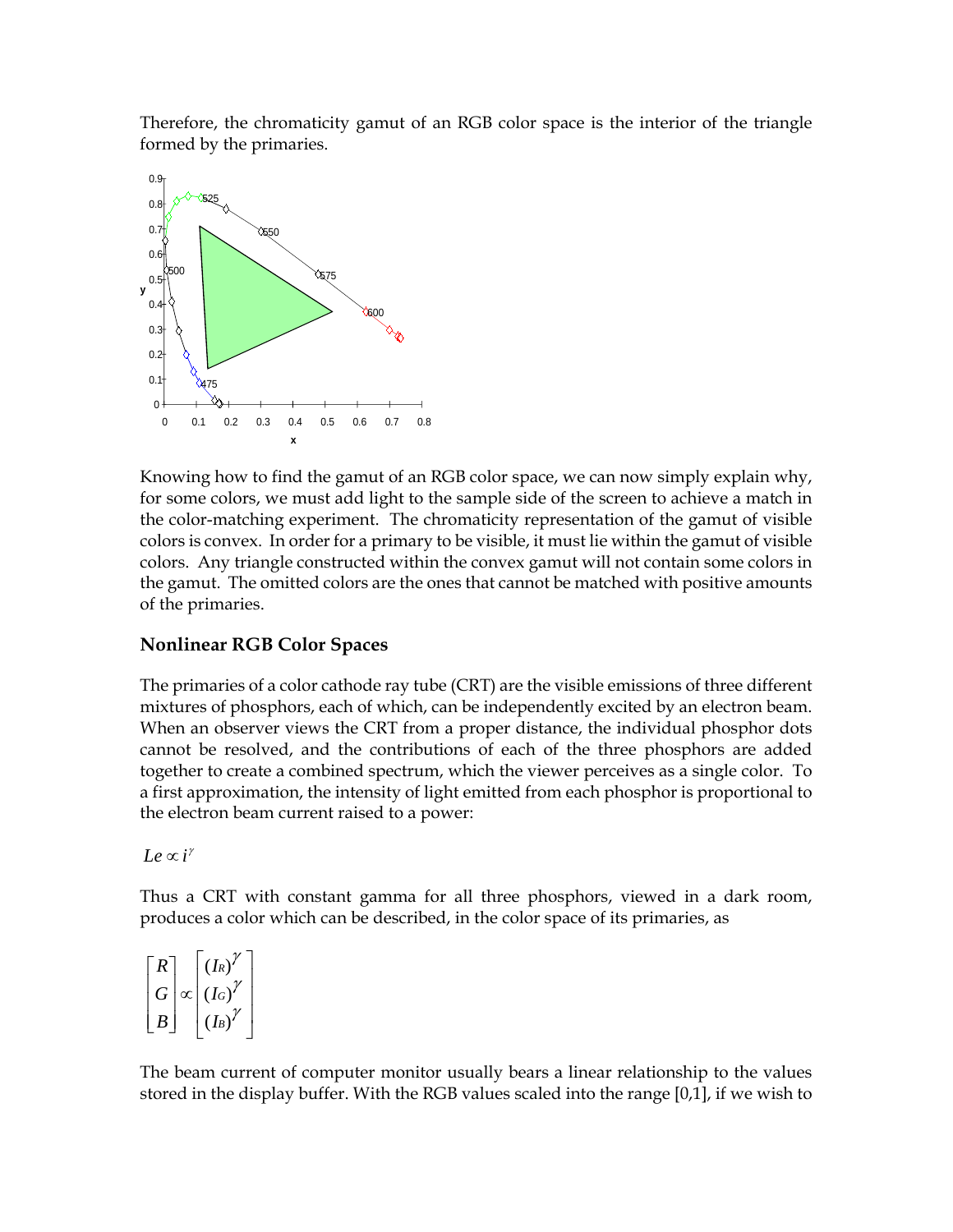produce a color with tristimulus values in the color space of the monitor's primaries of

*R G B*  $\mathsf{L}$ L  $\mathsf{L}$  $\mathsf{L}$  $|B|$  $\overline{\phantom{a}}$ J  $\overline{\phantom{a}}$  $\overline{\phantom{a}}$  $\overline{\phantom{a}}$ , then the beam current should be *R G B* 1 1 1 / / / γ γ γ  $\overline{ }$ L  $\overline{a}$  $\overline{ }$  $\mathbf{r}$  $\overline{\phantom{a}}$  $\overline{\phantom{a}}$  $\overline{\phantom{a}}$  $\overline{\phantom{a}}$  $\overline{\phantom{a}}$ . This nonlinear RGB encoding is often

called *gamma-corrected RGB*. In general, nonlinear RGB encodings are derived by starting with linear XYZ, multiplying by a three-by-three matrix, and applying a one-dimensional nonlinearity to each component of the result.

Most CRTs have gammas of a little over 2, which means that they significantly compress dark colors and expand light ones. An image which has been gamma-corrected for a typical CRT thus compresses the light colors and expands the dark ones, like the eye's response, which can be reasonably modeled with a power law of three for a light surround (the requisite power is about 3.75 for a dim surround and 4.5 for a dark surround). Thus the gamma correction usually performed for television and computer displays brings the representation closer to perceptual uniformity. The jargon of gamma correction has a confusing quirk: an image that has been gamma corrected for a monitor with a gamma of 2.2 is referred to as itself having a gamma of 2.2, even though the gamma correction applied to a linear representation to correct it amounts to raising each component of each pixel in the image to the power 0.45 or 1/2.2.

Gamma-corrected RGB color spaces are often reasonable choices for storing color images: they can be made device-independent by specifying their primaries and white point, they offer simplified decoding to CRT monitors, the nonlinearities used usually allow acceptable accuracy with eight bits precision per primary. However, if limited to positive primaries they have limited gamut, and they are not as easily compressible as other representations.

# **Derivatives of Nonlinear RGB Color Spaces**

As seen above, RGB color spaces have advantages. Perhaps their greatest disadvantage is that they have no luminance axis, and thus cannot directly benefit from bandwidth compression schemes that send chromaticity information at lower effective resolution tan luminance information. Throughout the world, television signals are encoded in color spaces derived from nonlinear RGB spaces in a manner that approximates a luminancechrominance space. YUV and YCrCb

France and the former Soviet Union employ a television standard called *Sequential Couleur avec Mémoire* (SECAM). Britain, Germany, and many other European countries use a system termed Phase Alternation Line (PAL). Both these systems use the YUV encoding, which is defined as follows:

$$
\begin{bmatrix} Y \\ U \\ V \end{bmatrix} = \begin{bmatrix} 0.30 & 0.59 & 0.11 \\ 0.70 & -0.59 & -0.011 \\ -0.30 & -0.59 & 0.89 \end{bmatrix} \begin{bmatrix} R \\ G \\ B \end{bmatrix}
$$

(double check this. Where is YUV specified?)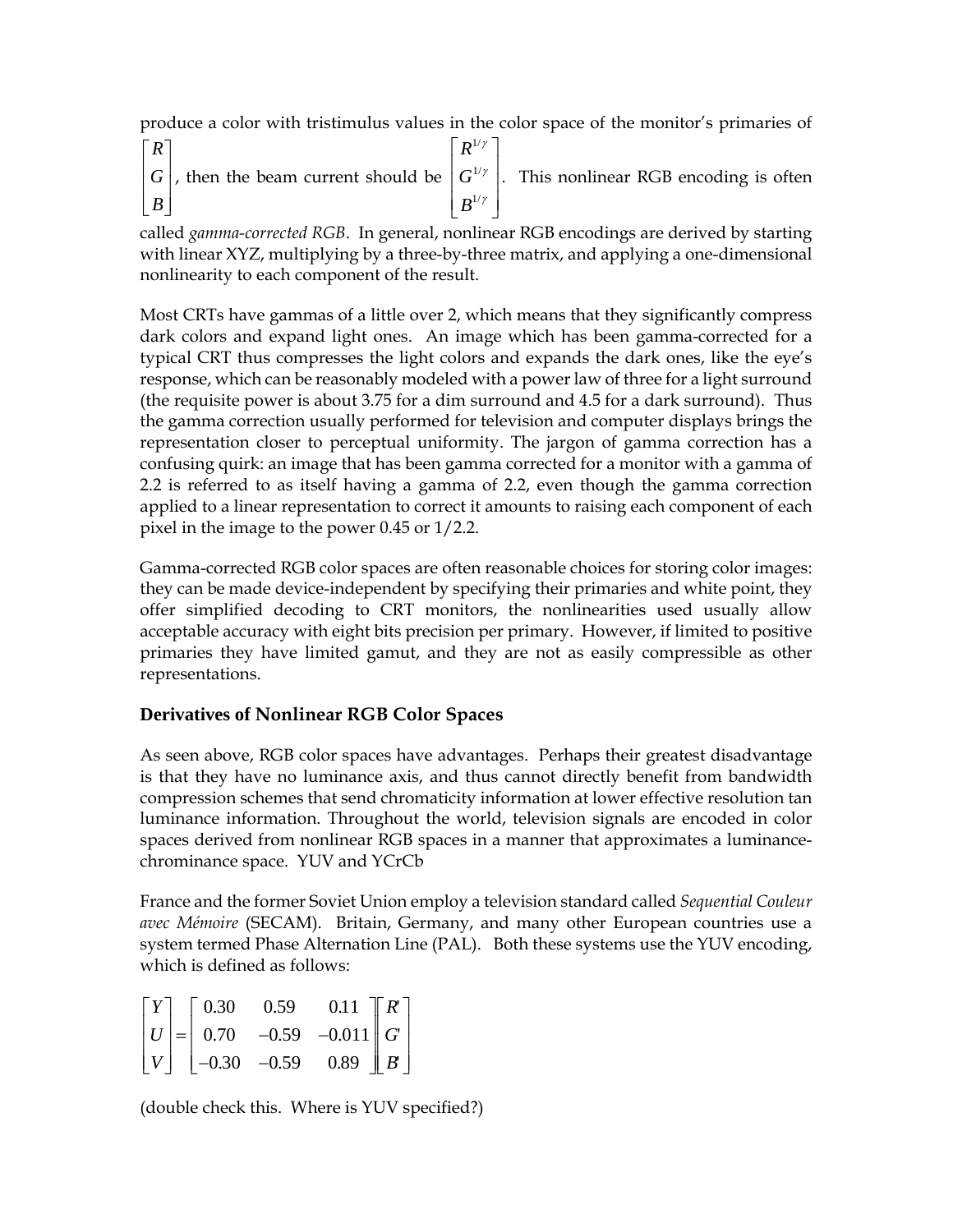Recently, CCIR 601-2 has specified an encoding for studio digital television systems, to be employed in situations which make it applicable to all three of the above standards. This encoding, termed YCrCb, is defined as follows:

$$
\begin{bmatrix} Y \\ Cr \\ Cb \end{bmatrix} = \begin{bmatrix} 0.299 & 0.587 & 0.114 \\ 0.5 & -0.419 & -0.081 \\ -0.169 & -0.331 & 0.5 \end{bmatrix} \begin{bmatrix} R \\ G \\ B \end{bmatrix} + \begin{bmatrix} 0.0 \\ 0.5 \\ 0.5 \end{bmatrix}
$$

$$
\mathbf{Y} \mathbf{I} \mathbf{Q}
$$

In the United States, Canada, Japan, and Mexico, the National Television System Committee (NTSC) standard is used. NTSC specifies an encoding called YIQ, defined as follows:

|  | $\begin{bmatrix} Y \end{bmatrix}$ $\begin{bmatrix} 0.30 & 0.59 \end{bmatrix}$ | $0.11$ $\left[\n\begin{array}{c} R' \end{array}\n\right]$     |  |
|--|-------------------------------------------------------------------------------|---------------------------------------------------------------|--|
|  |                                                                               | $\vert I \vert = \vert 0.60 \, -0.28 \, -0.032 \vert G \vert$ |  |
|  |                                                                               | $ Q $ 0.21 -0.52 0.31   B                                     |  |

YIQ's two chrominance axes are better aligned with red/green and blue/yellow than is the case for YUV and YCrCb. This allows taking advantage of chromatic differences in visual spatial frequency response by encoding the blue/yellow channel at lower spatial resolution than the red/green channel. NTSC television transmission takes advantage of the chrominance axis alignment by encoding the Q (blue/yellow) signal at one-third (check this) the bandwidth of the I (red/green) signal.

In the equations for YIQ, YUV, and YCrCb, the primes are added to the RGB designators to emphasize the fact that these matrix operations are performed on the gamma-corrected (nonlinear) RGB signals. Because of this fact, the Y component in each of these color spaces bears the desired relationship to luminance only along the neutral axis; as chroma increases, the Y signal contains values lower than the actual luminance. This does not mean that the reproduced colors are in error, but only that luminance information is being carried in the putative chrominance components.

Although treated as such in some of the literature, *YIQ, YUV, and YCrCb, are not themselves gamma-corrected RGB color spaces*. They are derived from linear XYZ as follows: first multiply be a three-by-three matrix, apply a one-dimensional nonlinearity to each component, and multiply the result by a three-by-three matrix. Thus there are three or four components to the definition of each of these colors spaces: the linear RGB color space from which they are derived, the nonlinearity, the matrix defining how the nonlinear components are combined, and, in possibly, the column vector to be added at the end of the calculation. This set of transformations is not specialized to television use, but is quite general; for example, CIELAB can be derived from XYZ using this sequence of operations.

Kodak PhotoYCC is a color space of great commercial interest. It is defined as YCrCb, using the CCIR 709 primaries, a white point of  $D_{65}$  (x = 0.3127, y = 0.3290), and the CCIR 601 nonlinearity, which is a power law with a gamma of 2.2 over most of its range.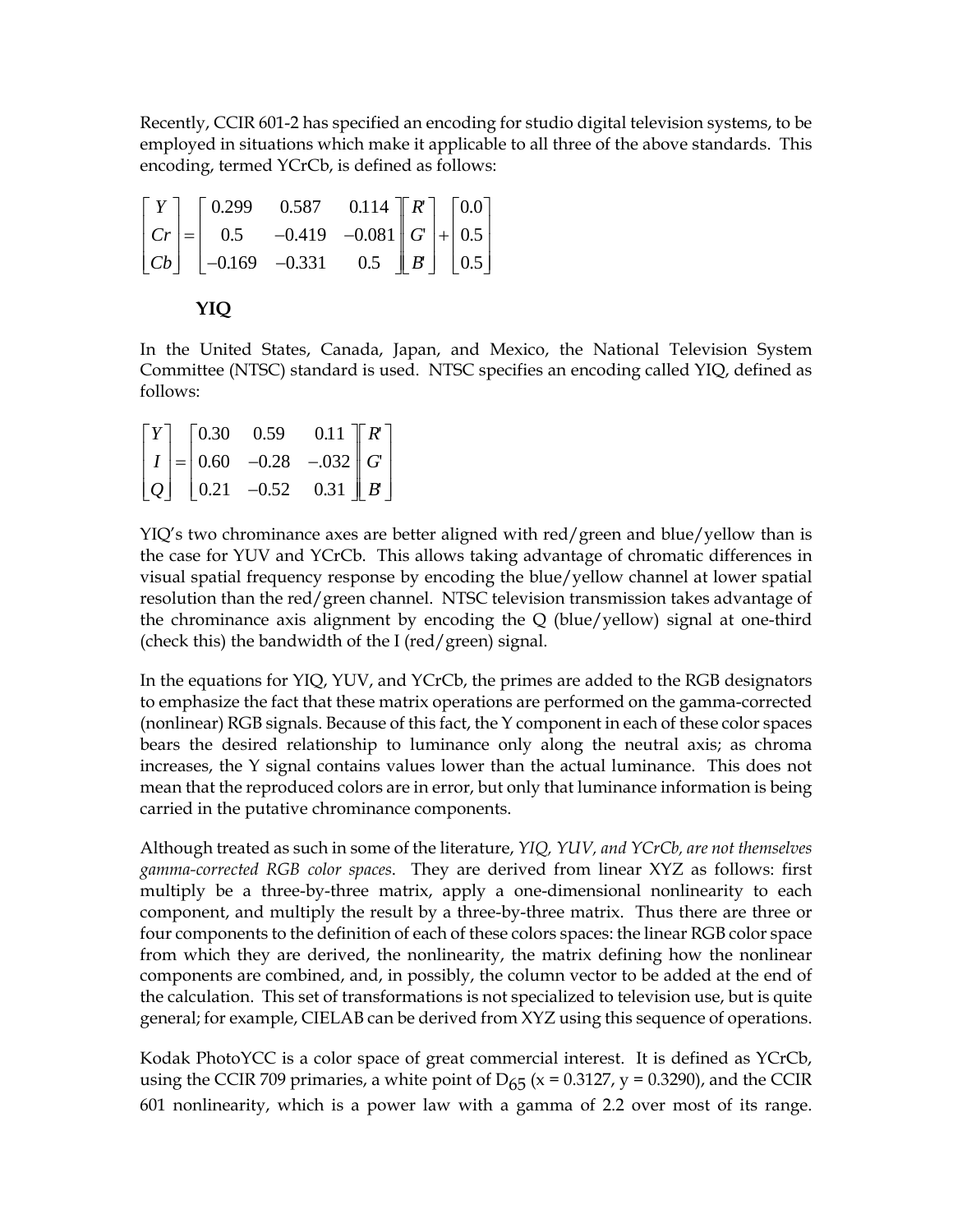PhotoYCC is unusual in that it allows for negative values of the primaries, thus increasing the gamut over what would otherwise be possible. For each component, plus and minus full scale values are specified.

#### **HSV**

HSV, proposed by Alvy Ray Smith in 1978 (ref Smith), is another luminance-chrominance color space; it defines colors in terms of a *hexcone*, a roughly conical color space with the tip at the origin, a luminance axis up the middle with hue angles arranged around it, and chroma increasing away from the luminance axis. HSL is named for its axes: hue, saturation, and value (a synonym for lightness). The geometry is similar to CIELAB and CIELUV, but the RGB/HSV and HSV/RGB computations are simpler than the equivalent calculations in the perceptually-uniform CIE spaces. HSV was not originally intended as a device-independent color space; it is defined in terms of transforms from some unspecified RGB, but HSV can obtain device-independent status if the RGB upon which is it based is colorimetrically defined. HSV was originally defined in terms of linear RGB, but in the usual practice, the basis for the RGB to HSV conversion is whatever RGB happens to be around, and that is most often gamma-corrected RGB.

HSV is defined algorithmically:

```
v := max(R, G, B);
Let X := min(R, G, B);
S := (V-X)/V; if S=0 return;
Let r := (V-R)/(V-X);
Let g := (V-G)/(V-X);
Let b := (V-B)/(V-X);
If R=V then H := (if G=X then 5+b else 1-q);
If G=V then H := (if B=X then 1+r else 3-b);
       else H := (if R=X then 3+q else 5-r);
H := H/6;
```
The reverse algorithm is also defined.

## **HSL**

HSL (ref Graphics Standards Planning Committee) has similar objectives to HSV, but employs a different geometry: a *double hexcone*. This arrangement takes the cone balanced on its point from HSV and adds another similar, but inverted, cone on top of it. Thus the lightest and the darkest color in HSL are achromatic, with maximum saturation obtained at a lightness of one-half.

HSL is also defined algorithmically:

```
M := \max(R, G, B); m := \min(R, G, B);
If M=m go to Step 1;
r := (M-R)/(M-m); g := (M-G)/(M-m); b := (M-B)/(M-m);L := (M+m)/2;If M=m then S := 0;
     else if L \le 0.5 then S := (M-m)/(M+m);
```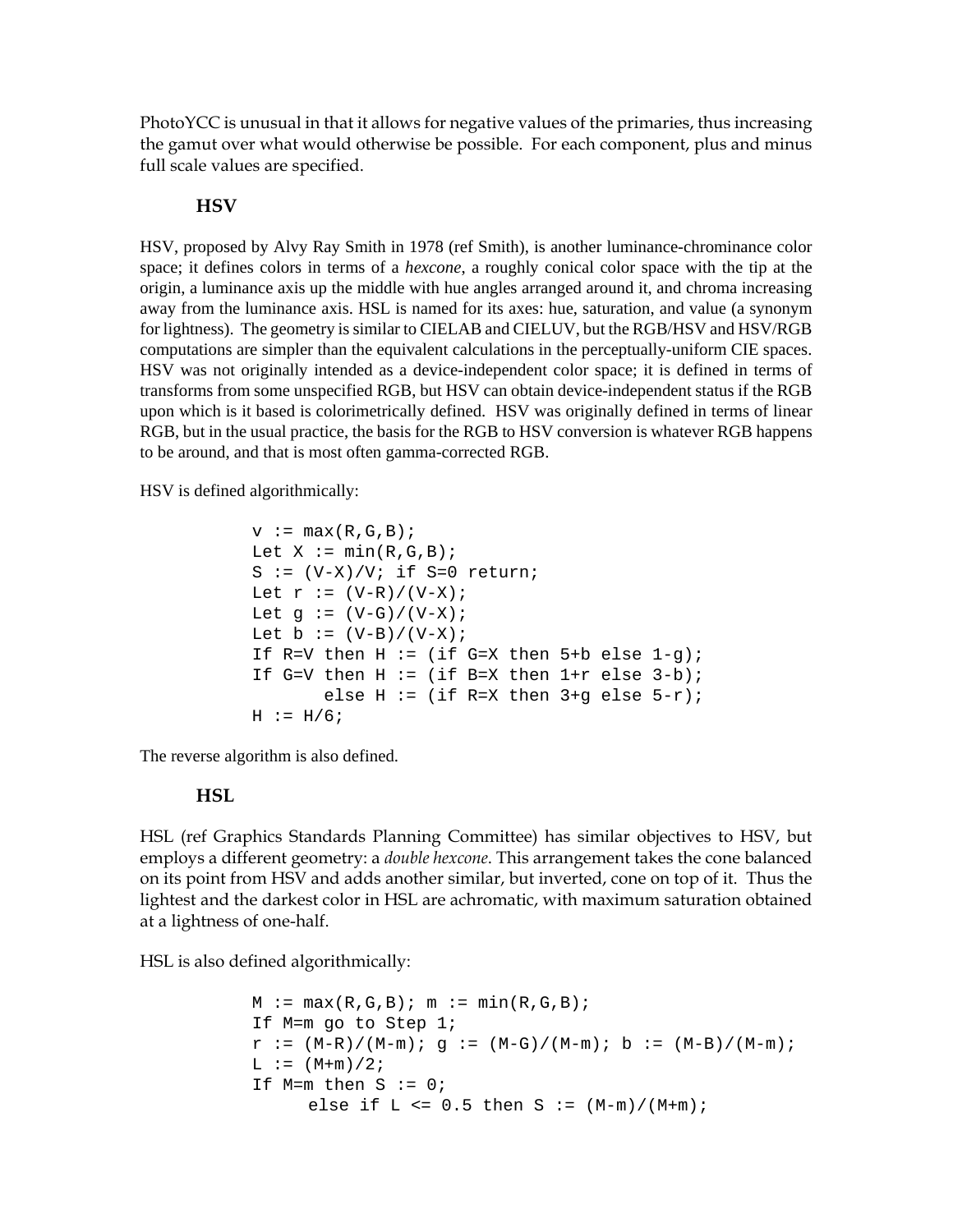```
else S := (M-m)/(2-M-m);If S=0 then h := 0;
     else if R=M then h := 2+b-g;
     else if G=M then h := 4+r-b;
     else h := 6+q-r;
H := h*60 \mod 360;
```
The reverse algorithm is somewhat slower, but a modification exists that is about as fast (ref. Fishkin).

HSL, HSV, and similar easy-to-calculate luminance-chrominance color spaces enjoyed great popularity during the 1980s, but are not commonly used for device-independent color, which usually employs approximation instead of direct calculation, rendering unimportant their chief advantage.

## **Calibrating CRTs**

### **Primaries in practice.**

Unfortunately for the designer of a device-independent color system, CRT phosphors found in commercial monitors vary. In 1953 the National Television System Committee (NTSC) specified a set of phosphor chromaticities for television use. Over the years, receiver manufacturers specified different phosphors, sacrificing saturation in the greens in order to achieve brighter displays. Two standard sets of phosphor chromaticities are now in use: the European Broadcasting Union (EBU), and the Society of Motion Picture and Television Engineers (SMPTE) standards. However, many receiver and monitor manufacturers employ phosphors which meet neither standard.

A similar situation exists with respect to white point. The NTSC initially specified a white point of CIE (?) illuminant C (x = 0.3101, y = 0.3162), but illuminant D<sub>65</sub> (x = 0.3127, y = 0.3290) is prevalent in studio television equipment today. The difference between these two values is not great, but television receivers for home use and computer monitors have generally used white points much bluer than either of these values in order to obtain brighter displays.

## **Gammas in practice.**

When displaying images on uncalibrated CRTs, by far the greatest source of objectionable error is the variation in the nonlinear response of the various displays. Users can accommodate to a moderate change in white point and the color shifts caused by the usually-encountered differences in phosphors. However, the lack of standardization of CRT gammas coupled with user sensitivity to relative luminance errors often create unacceptable results. An image displayed on a monitor with higher gamma than intended will suffer from overly-dark midtones, while a CRT with lower than intended gamma will display a washed-out image.

The simple expression,  $Le \propto i^{\gamma}$ , is an adequate model for the relationship of beam current to CRT luminous output for many purposes, but accurate model-based calibration of a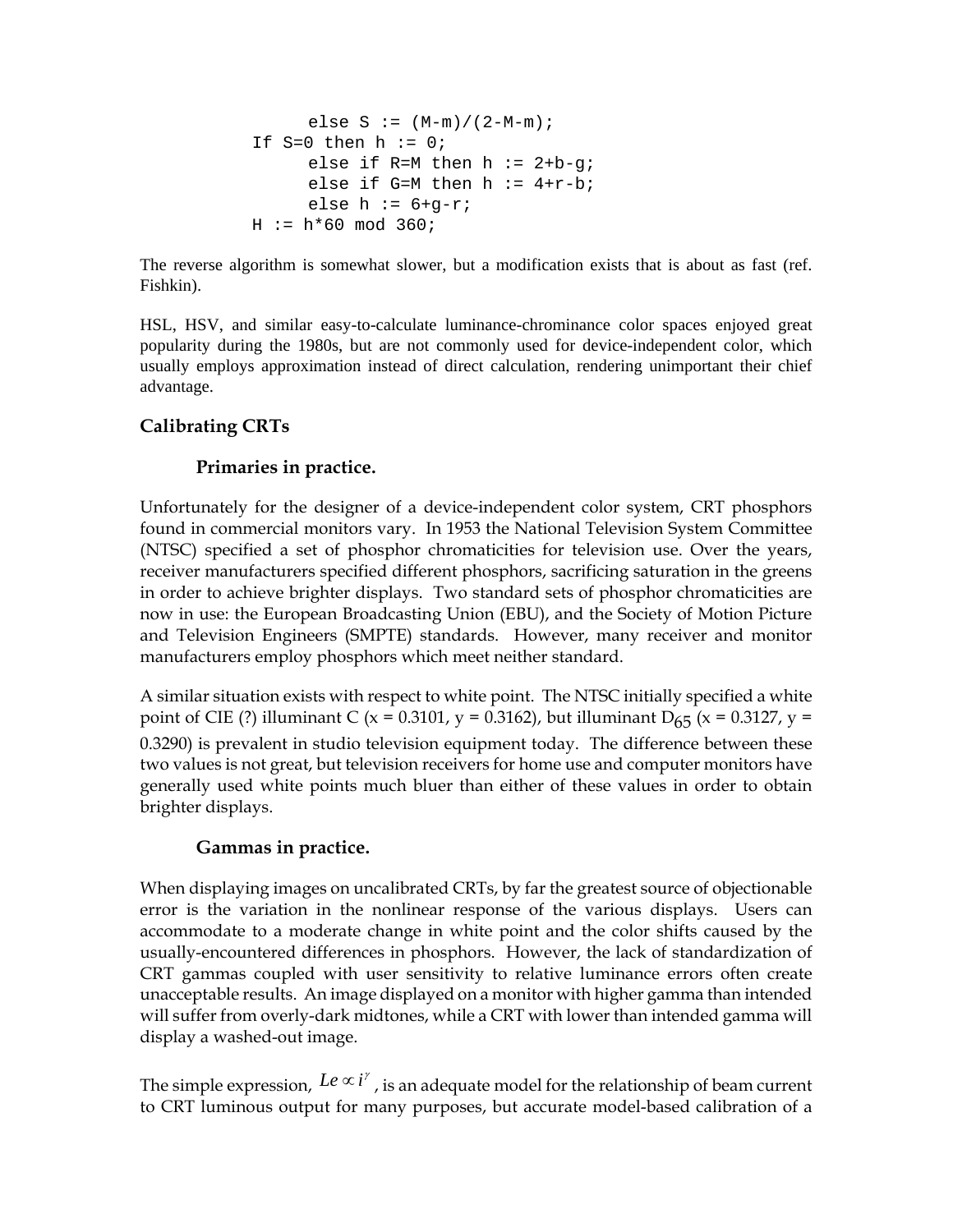CRT requires a slightly more complex function. Motta and Berns have shown that the relationship

 $Le = (Ki + K_2)^{\gamma}$ ,  $(K_1 + K_2) = 1$ 

can predict colors to within 0.5 CIELAB  $\Delta E$  over the complete CRT color space. K<sub>1</sub>, termed the gain factor, is greater than one, making  $K<sub>2</sub>$ , the offset, negative. This relationship accurately models the CRT's typical lack of output until the input reaches a certain level. In general,  $K_1$ ,  $K_2$ , and g will be different for each primary. The coefficients for this model may be derived by measuring the CRT output energy in response to a series of known inputs, but Motta has proposed an alternative method that requires no instrumentation. In Motta's visual calibration approach, the user adjusts a slider until he first sees a noticeable change from a dark background, then matches a constant dithered pattern with a variable non-dithered pattern. These six (two for each primary) measurements provide enough information to characterize the CRT.

### **White Points in Practice**

## **Calibrating Printers**

The interaction of light with the dyes and pigments of practical printers to form colors is more complex than the color-forming mechanisms of CRTs, making it more difficult to construct an accurate mathematical model for a printer. A theoretical model can be used alone (ref. Neugabauer) or modified to reflect testing (ref. Viggano, ref Yule) or an empirical transfer function can be derived from print samples. (ref Nin, Kasson, & Plouffe)

## **Calibrating Scanners and Cameras**

Both cameras and scanners convert spectral data into tristimulus values. If the spectral response curves of these devices were linear transforms of the human color matching functions, then calibration would be fairly simple. Many electronic cameras, especially those based on television technology, attempt to relate their spectral responses to color matching functions; the television industry has a long association with a colorimetric approach to image processing. Unfortunately, with one or two exceptions (ref Yorktown Scanner Paper), scanner spectral responses bear no easily-decoded relationship to human color matching functions. Thus, most scanners suffer from metamerism: in general some colors encoded as identical will look different to people, and some metamers (colors with different spectral compositions that appear identical) will be encoded as different colors. However, in the case of devices that scan photographic materials, the universe of possible spectra which must be converted to color is constrained. Consider a color transparency; at each point on the film, the spectrum is the wavelength-by-wavelength product of the spectrum of the illuminant and the transmission spectra of each of the three (cyan, magenta, and yellow) dye layers. Scanner calibration methods can take advantage of the constrained spectra of photographic materials to produce accurate results, especially if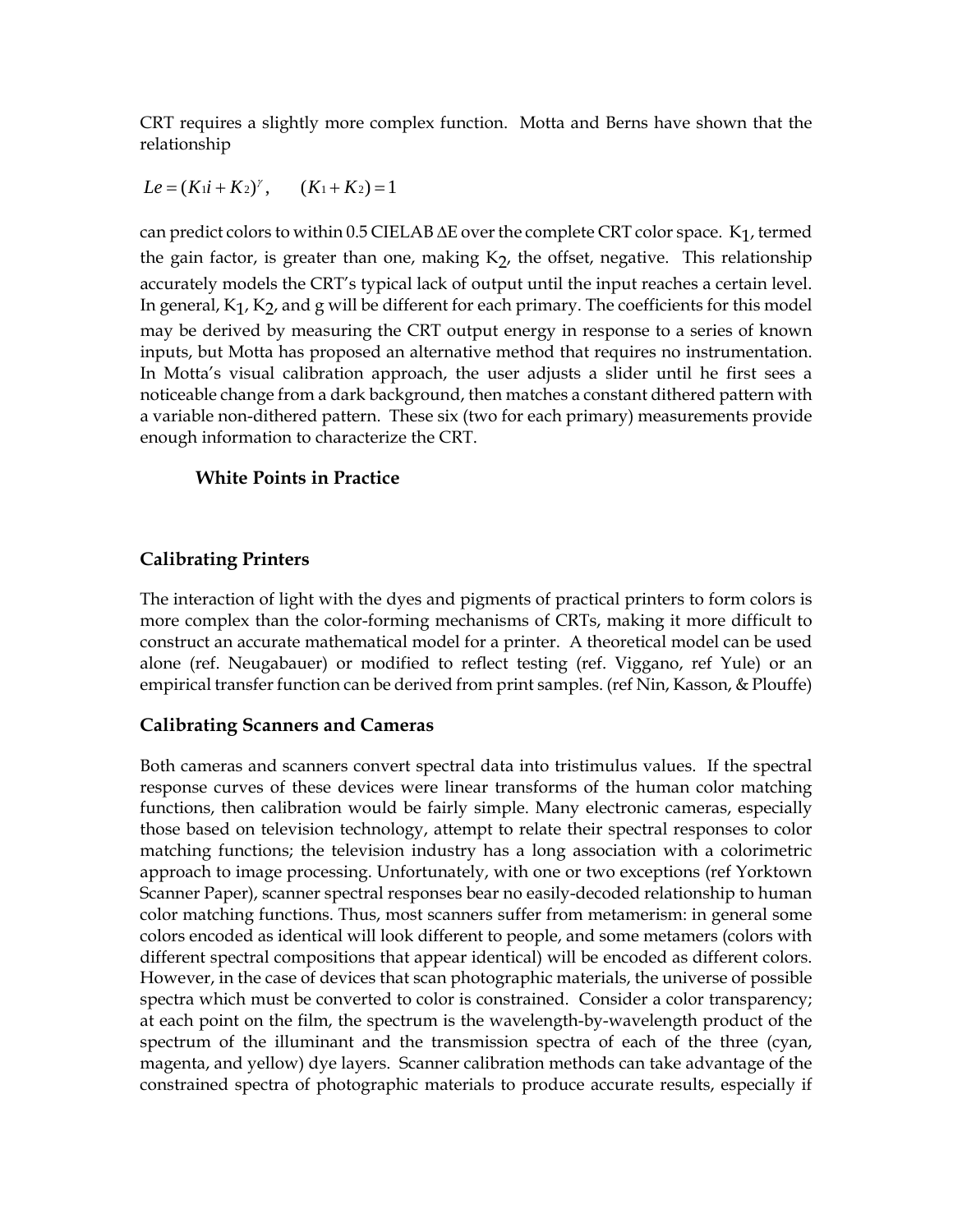calibrated for the particular dye spectra in each type of scanned material (ref Stockham paper).

#### **Efficient Conversions to and from Device-Independent Color Spaces**

Mechanisms for converting data from one color space to another may be constructed using either model-based or measurement-based techniques. The mathematics of conversion between well-defined device-independent color spaces straightforwardly defines a model which can be used to convert arbitrary colors from one space to the other. As discussed above, the mechanisms that govern the conversion of cathode ray tube (CRT) beam current into visible colors are reasonably easy to model, so the conversion to monitor space can be described mathematically. Some have found mathematical characterization inadequate, and have used measurement and interpolation to produce more accurate results. (ref Post and Calhoun)

In most device-independent image processing systems, conversion from deviceindependent to device-dependent form dominates the conversion cost budget. For all but the simplest models, performing this conversion by directly implementing the underlying mathematics is not computationally attractive, and approximate methods more suitable. There are two classes of approximation commonly used; those employing simplified models, and those relying on some kind of interpolation. An understanding of threedimensional interpolation techniques properly begins with trilinear interpolation, although other interpolation methods are capable of similar accuracies with less computation. The form of trilinear interpolation described here produces a continuous output from a continuous input, which is an advantage where the tables are populated so coarsely that errors can exceed the just-noticeable difference.

In trilinear interpolation, the sample function values are arranged into a three dimensional table indexed by the independent variables [33], e.g., x, y, and z. The range of each input variable is evenly sampled. For example, let x be in the range  $x_0.x_a$ , y be in the range y<sub>0</sub>..y<sub>b</sub>, and z be in the range z<sub>0</sub>..z<sub>c</sub>. One possible sampling would be (x<sub>i</sub>,y<sub>j</sub>,z<sub>k</sub>) where

| $0 \leq i \leq a$ |
|-------------------|
| $0 \leq j \leq b$ |
| $0 \leq k \leq c$ |

and

$$
x_i = x_0 + i \times \frac{x_a - x_0}{a}
$$
  

$$
y_i = y_0 + j \times \frac{y_b - y_0}{b}
$$
  

$$
z_i = z_0 + k \times \frac{z_c - z_0}{c}
$$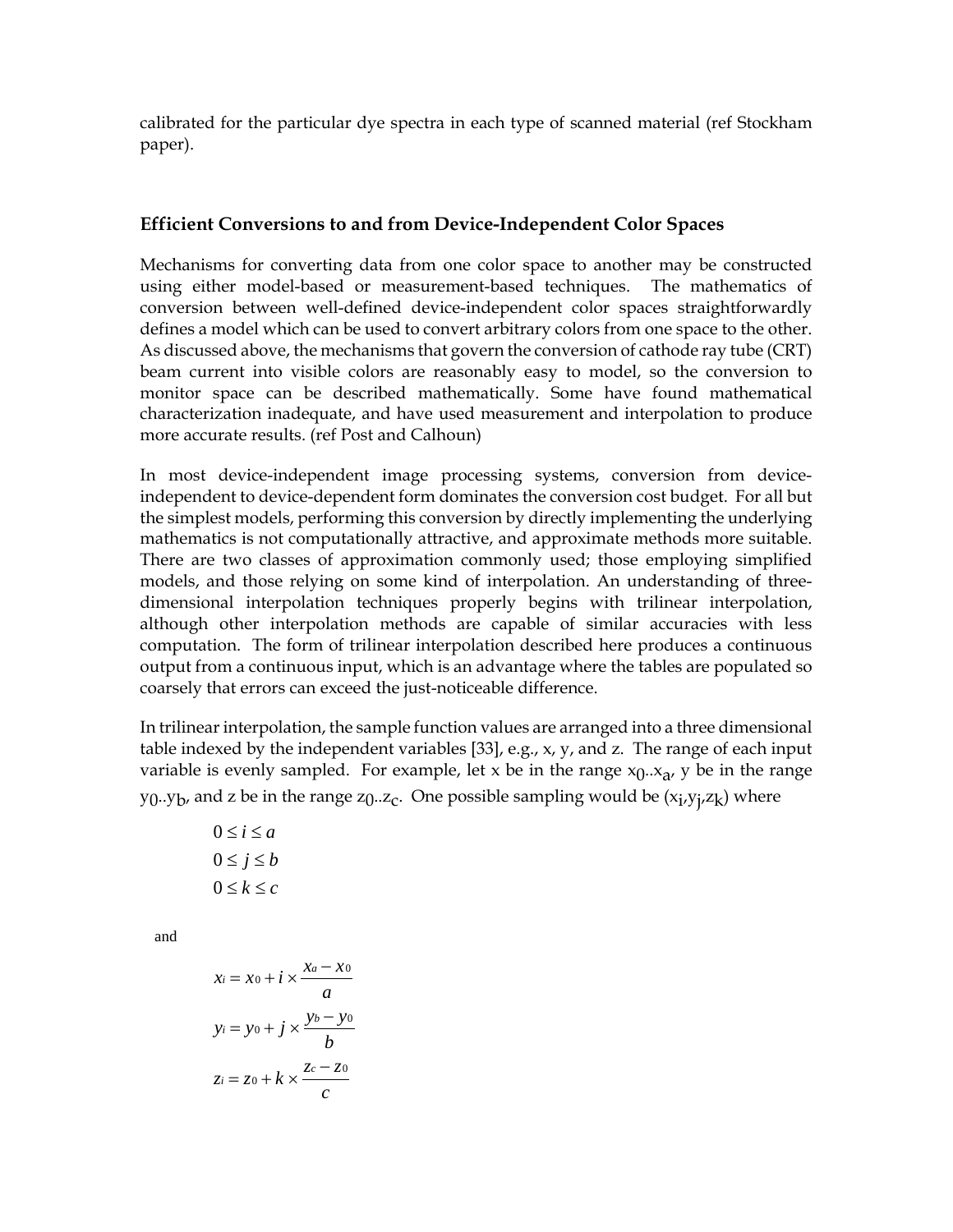Then the function, F, is approximated for the target point (r,s,t) as follows:

$$
F(r,s,t) = (1.0-dr) \begin{cases} (1.0-ds) [(1.0-dt) F(xi, yj, zk) + di F(xi, yj, zk+1)] + ds [(1.0-dt) F(xi, yj+1, zk) + di F(xi, yj+1, zk+1)] \end{cases}
$$
  
+ 
$$
dr \begin{cases} (1.0-ds) [(1.0-dt) F(xi+1, yj, zk) + di F(xi+1, yj, zk+1)] + ds [(1.0-dt) F(xi+1, yj+1, zk) + di F(xi+1, yj+1, zk+1))] \end{cases}
$$

where

$$
x_i \le r < x_{i+1}
$$
\n
$$
y_j \le s < y_{j+1}
$$
\n
$$
z_k \le t < z_{k+1}
$$
\n
$$
d_r = \frac{r - x_{i+1}}{x_{i+1} - x_i}
$$
\n
$$
d_s = \frac{s - y_{j+1}}{y_{j+1} - y_j}
$$
\n
$$
d_t = \frac{t - z_{k+1}}{z_{k+1} - z_k}
$$

The fineness of the sampling and the choice of the color spaces strongly affects the accuracy that trilinear interpolation achieves. The following graph illustrates the error, measured in CIELAB ∆E, of converting from the indicated color spaces to the color space of a display using the CCIR 709 primaries, a white point of  $D_{65}$ , and a gamma of 2.2.



So far, we have only addressed the techniques required for colorimetric color reproduction, in which the reproduced image has the same chromaticities as the original, and luminances proportional to those of the original. As we have seen from the preceding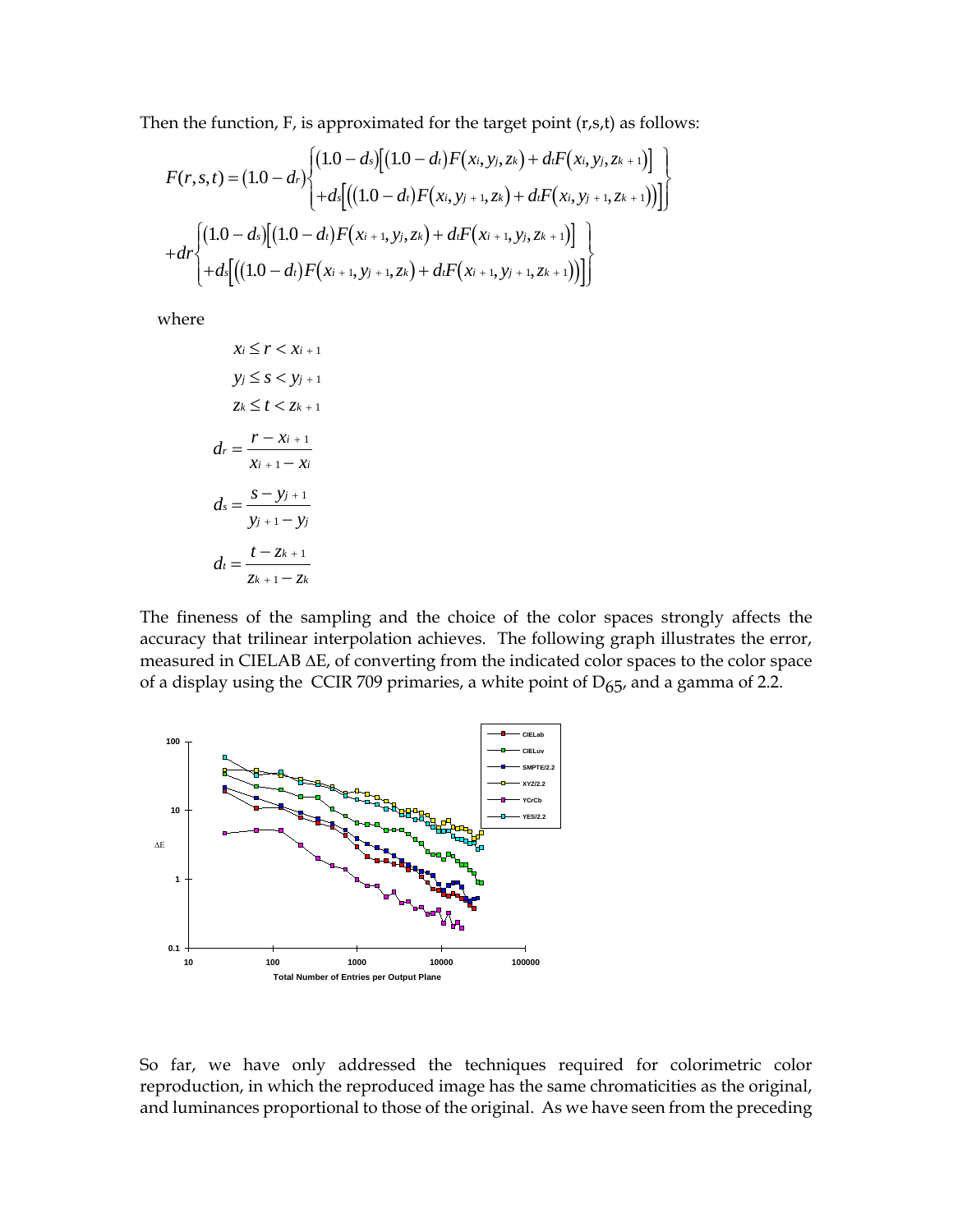chapter and the beginning of this one, this is not enough to produce images which look the same under various viewing conditions; for this we must go beyond simple colorimetric accuracy to equivalent or corresponding color reproduction.

# **Gamut Mapping**

Our first departure from colorimetric reproduction is not occasioned by a change in the viewing conditions, but by the likelihood that a given device-independent image will contain colors that our output device can't render. In this situation, we must map the colors in the image into the gamut of the output device. This is not an optional step. Gamut mapping *will* take place, whether via an explicit algorithm or by attempting to specify out-of-range values in printer space.

Virtually all successful gamut mapping algorithms strive to minimize apparent shifts in hue angle, instead reducing chroma or changing the luminance of out-of-gamut colors. Most algorithms pass each pixel in the image through processing that does not depend on the value of nearby pixels, although the processing may be affected by global image characteristics. Two popular approaches are *compression* and *clipping*. Clipping algorithms map out-of-gamut values to points on the gamut surface, leaving in-gamut values unaffected. Clipping algorithms have the advantage of retaining all the accuracy and saturation of in-gamut colors, but there is at least a theoretical possibility that adjacent visually distinct out-of-gamut colors will merge, or that smooth color gradients will terminate as they cross the gamut edge, creating visible artifacts. Compression algorithms scale image color values in a possibly nonlinear fashion so as to bring out-ofgamut colors within the device gamut, affecting at least some in-gamut colors. Compression algorithms better preserve the relationship between colors in the image and avoid the two disadvantages of clipping algorithms, but do so at the expense of reducing the saturation or of changing the luminance of in-gamut colors. In a series of preference tests using photographic images, Gentile, et al, found that observers preferred clipping techniques, particularly those which preserved luminance and hue angle, over compression algorithms (ref Gentile).

# **Correction for Viewing Conditions**

# **Surround**

There are many valuable rules of thumb for correcting for viewing conditions. To compensate for the apparent loss of contrast as the surround illumination is deceased, Hunt (RofC p 56-7) suggests increasing the gamma of an image originally viewed with a light surround by 1.25 if it is to be viewed with a dim surround and by 1.5 if it is to be viewed with a dark surround.

# **White Point**

When an observer views a reflection print, he usually accepts as a white point a color near that of the paper illuminated by the ambient light. When he views a projected transparency in a dark room, he accepts the projector illuminant as the white point. When he views a monitor in a dim room, the white point accepted is often quite close to the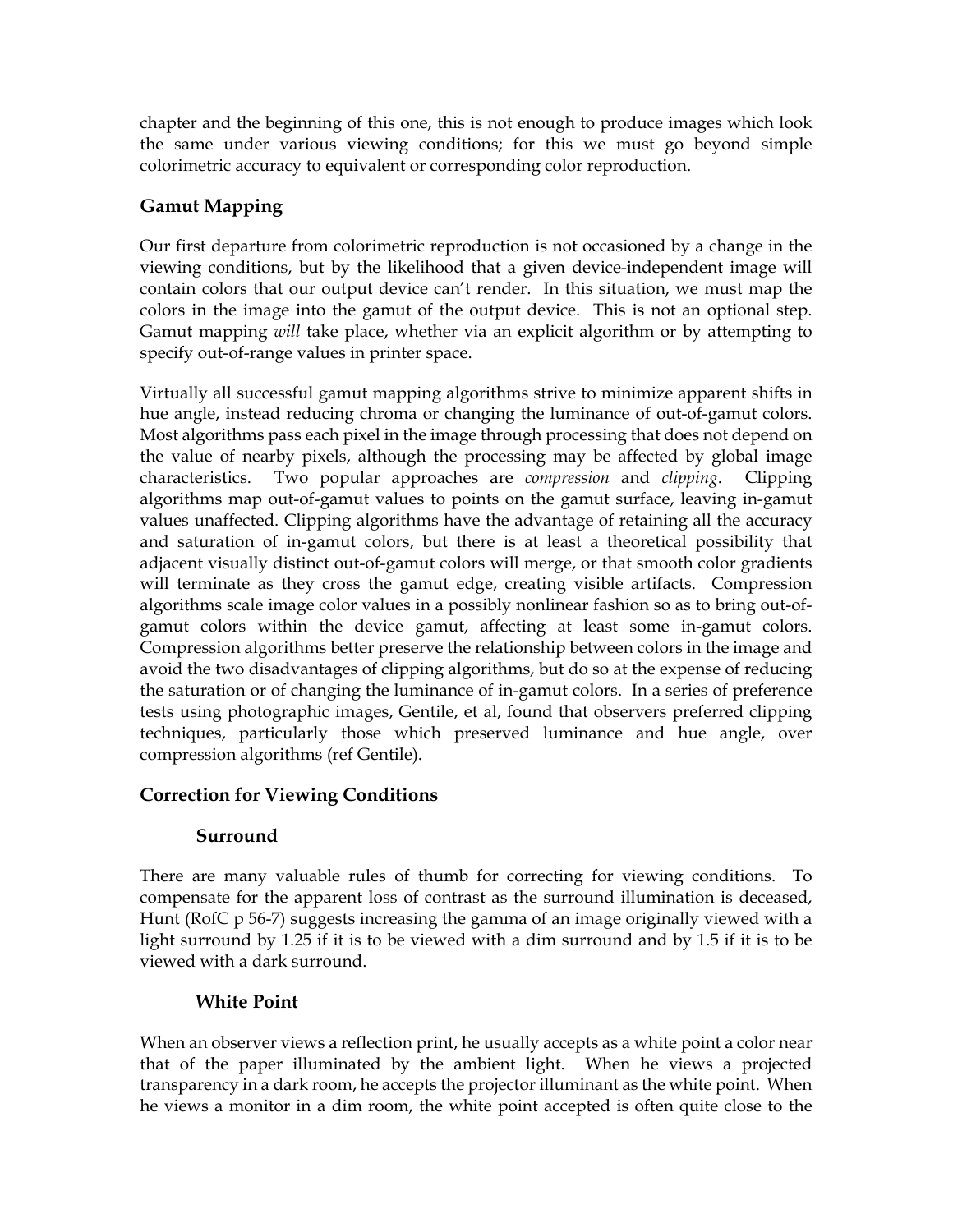white point of the monitor. If the chromaticity of the original scene illuminant is substantially different from the reproduction white point, we need to make a correction. For example, if a viewer observes an image captured in incandescent light (color temperature about 2800 degrees Kelvin) on a CRT with white point  $D_{65}$  in a dark room, the scene will appear much too orange. This occurs because the viewer is adapted to the bluer white point of the CRT instead of the illumination of the original scene, as would have been the case had he been present.

## **Size**

In the previous chapter, we saw that the eye's contrast sensitivity function for blue/yellow and red/green variation peaks at spatial frequencies much lower than does it does for luminance variation. This effect can translate to an apparent decrease in chroma as the size of an image decreases. (Reference Rogowitz Human Vision in Display Design)

# **Color Appearance Models**

Correcting for viewing conditions would probably be more accurate, and would certainly be more satisfying, if, rather than assembling together a collection of *ad hoc* corrections, we possessed a model for human color appearance that operated over a broad range of viewing conditions. Such *color-appearance models* exist, but are largely unproven (ref Hunt, Guth and Nay) . Fairchild and Berns (ref Fairch) have extended CIELAB to correct for chromatic adaptation and surround, calling the result RLAB. Report on comparison of color appearance models.

# **Putting it all together**

Armed with the knowledge of how to perform color calibration, gamut mapping, and correction for viewing conditions, we are now ready to examine the processing contained in the innocent-looking boxes labeled "Convert from Device-Independent" in the system diagrams at the beginning of the chapter. Not all systems are implimented in the same manner, and not all applications will require all three functions, but the diagram below describes a reasonable approach.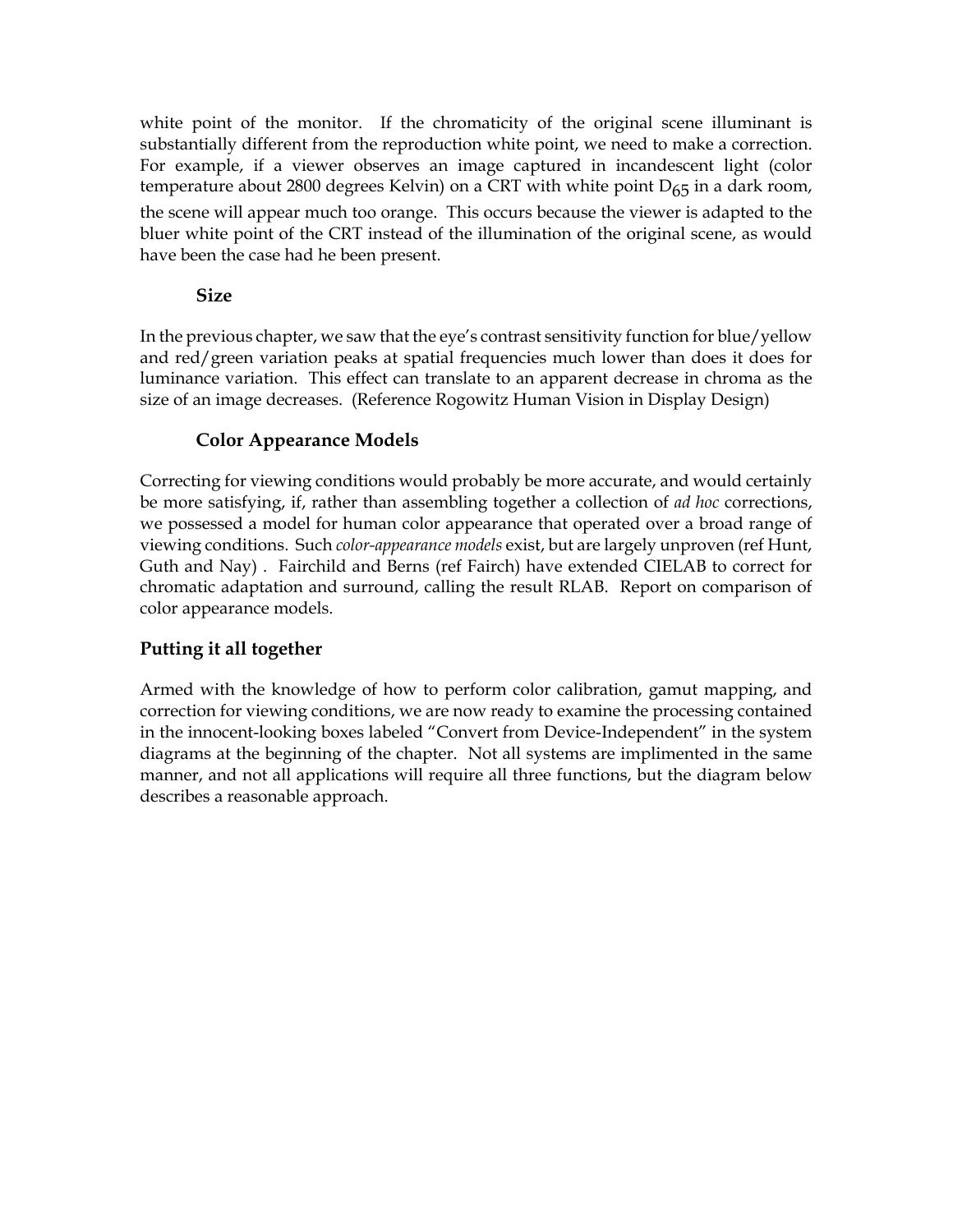

The device-independent image is defined both by the colors in it and the reference viewing conditions -- the conditions under which those colors look right. The first thing we do is correct for the viewing conditions under which the output will be observed. The result is an image specified in a device-independent color space. Next we map the outof-gamut colors of the image into colors within the gamut of the output device, possibly converting to a color space convenient for the process. The result is an image specified in a device-independent color space, which is then converted to the colorants of the output device. As discussed earlier, a practical system will not put each pixel of an image through this kind of processing; rather, the operations defined in the diagram will be used to populate a single three-dimensional lookup table, which will then be used by a threedimensional interpolation algorithm to process the image.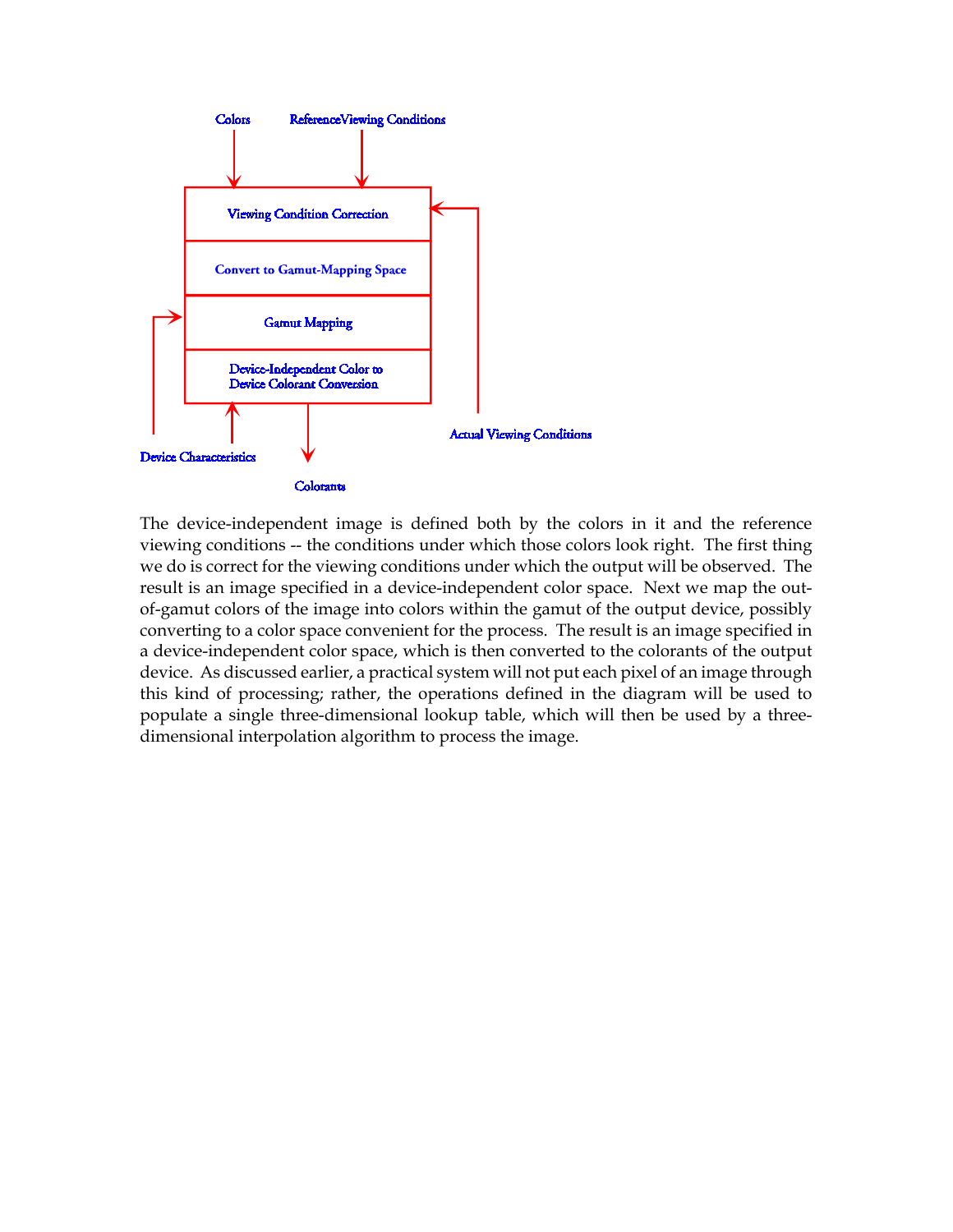Adobe Systems, Inc., *PostScript Language Reference Manual*, Addison-Wesley, New York (1990).

American National Standards Institute, *Color Prints, Transparencies, and Photomechanical Reproductions - Viewing Conditions*, ANSI PH2.30-1989 (1989).

Berns, R. S. and Motta, R. J., "Colorimetric Calibration of Soft-Copy Devices to Aid in Hard-Copy Reproduction", *Proc SPSE 41st Annual Conference*, pp. 266-269 (1988).

Berns, R. S., Motta, R. J., and Gorzynski, M. E., "CRT Colorimetry, Part I: Theory and Practice," *Color Research and Application*, vol. xx, no. x, pp xx-xx (199x).

Berns, R. S., Gorzynski, M. E., and Motta, R. J.,, "CRT Colorimetry, Part II: Metrology," *Color Research and Application*, vol. xx, no. x, pp xx-xx (199x).

Billmeyer, F., and Saltzman, *Principles of Color Technology*, second edition, Wiley, New York (1981).

Bingley, F.J., "Colorimetry in Color Television", Proceedings of the IRE, vol. 41, pp. 838851 (July 1953).

Boynton, R.M., *Human Color Vision*, Holt, Rhinehart, and Winston, New York (1979)

Brainard, D.H. and Wandell, B.A., "Calibrated Processing of Image Color", *Color Research and Application*, vol 15, No. 5, pp 266—271 (October, 1990).

CCIR, "Basic Parameter Values for the HDTV Standard for the Studio and for International Programme Exchange," CCIR Recommendation 709, International Radio Consultative Committee (ITU) (April, 1990).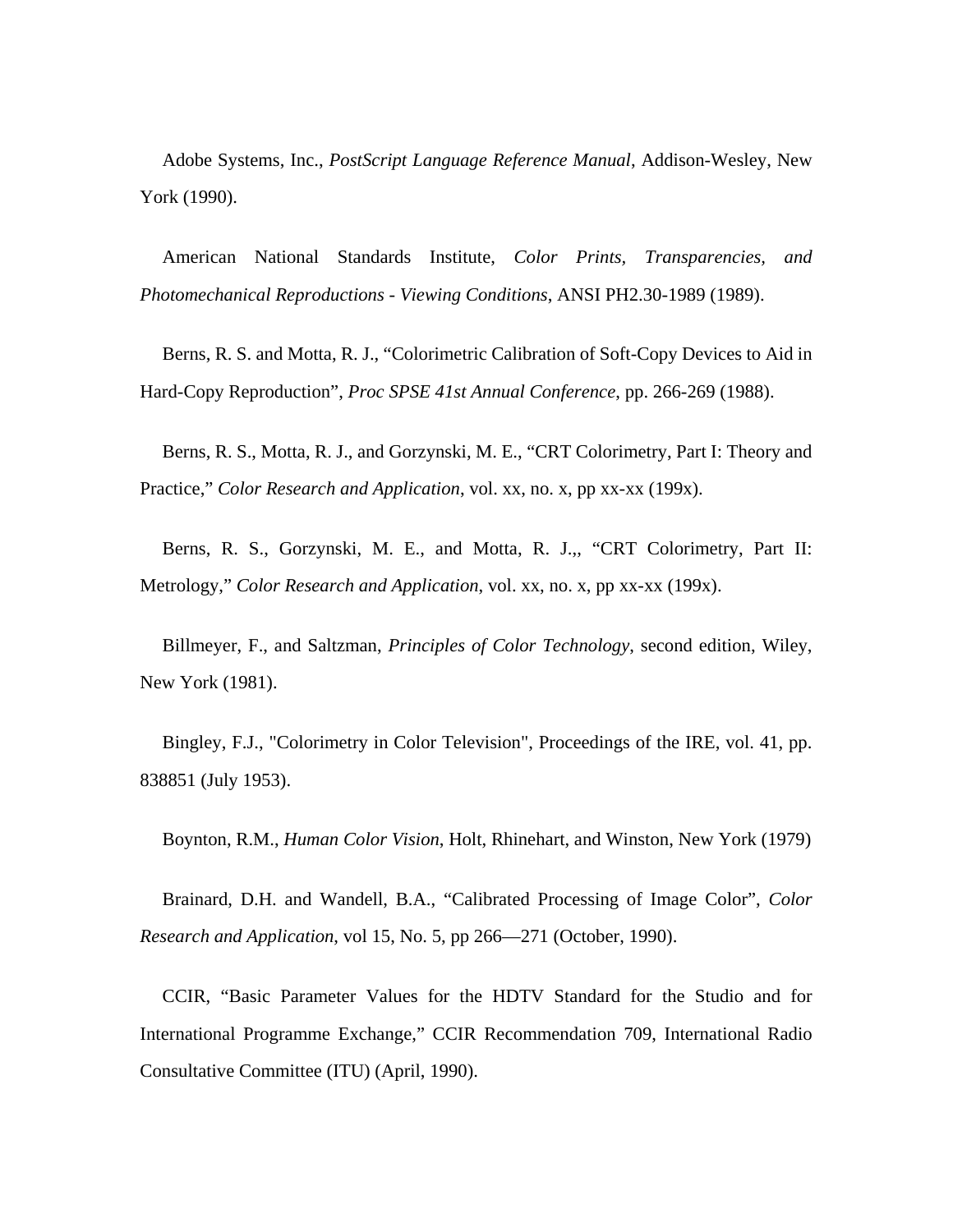CCIR, "Encoding Parameters of Digital Television for Studios", CCIR Recommendation 601-2, International Radio Consultative Committee (ITU) (1990)

CCIR, Characteristics of Television Systems, Report 624-4, Reports of the CCIR, 1990, Annex to Volume XI - Part 1, page 9, 1990.

CIE, *Colorimetry*, CIE Publication No. 15.2, 2nd Edition, pp 1920, 5658, Commission Internationale de L'Eclairage, Vienna (1986).

Cornsweet, T.N., *Visual Perception*, Academic Press, New York (1970).

Eastman Kodak Company, "Kodak Photo CD Products: A Planning Guide for Developers," Kodak Part Number DCI-200R, Rochester, New York, 1992.

Fairchild, M. D., and Berns, R. S., "Image Color-Appearance Specification Through Extension of CIELAB," *Color Research and Application*, vol. 18, no. 3, pp 178-190 (June 1993).

Fishkin, K., "A Fast HSL-to-RGB Transform," *Graphics Gems*, Glannser, A. S., editor, Academic Press, Boston, pp 448-449 (1990)

Foley, J. D., van Dam, A., Feiner, S. K., and Hughes, J. F., *Computer Graphics, Principles and Practice*, second edition, Addison-Wesley, Reading, Massachusetts, Chapter 13.

Gentile, R. S., Walowit, E., and Allebach, J. P., "A Comparison of Techniques for Color Mismatch Compensation," *Journal of Imaging Technology*, vol. 16, no. 5, pp 176-181 (October 1990).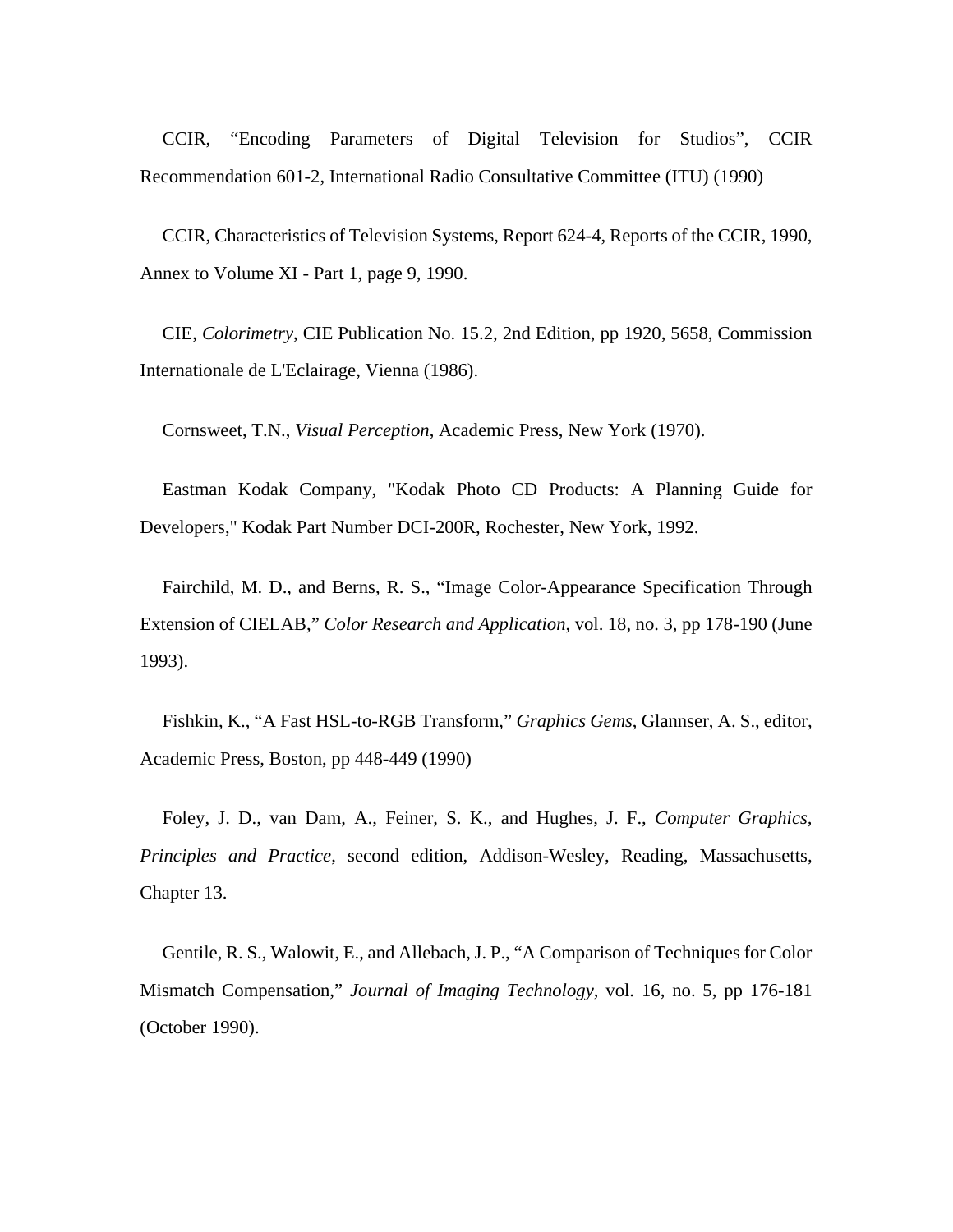Graphics Standards Planning Committee, "Status Report of the Graphics Standards Planning Committee," *Computer Graphics*, vol. 13, no. 3, Appendix B, pp III-37-38, (1979)

Guth, S. L., "Unified Model for Human Color Perception and Visual Adaptation II," *Human Vision, Visual Processing and Digital Display IV*, Allebach, J. A., and Rogowitz, B. E., Editors, SPIE/IS&T, vol. 1913, pp 440-448 (1993).

Hunt, R.W.G., *The Reproduction of Colour in Photography, Printing, and Television*, 4th Edition, pp 98-110, Fountain Press, Tolworth, England (1987).

Hunt, R.W.G., *J. Phot. Sci.*, 18, p. 205 (1970) (flesh out)

Hunt, R.W.G., *Measuring Colour*, Ellis Horwood Limited, Chichester, West Sussex, England, 1989, page 70.

Hunt, R.W.G., "Revised Colour Appearance Model for Related and Unrelated Colours," *Color Research and Application*, vol. 16, pp 146-165 (1991).

Hunt, R.W.G., "Model of Color Vision for predicting the Appearance of Colors Under Different Viewing Conditions," *Device-Independent Color Imaging and Imaging Systems Integration*, Motta, R. J., and Berberian, H. A., Editors, SPIE/IS&T, vol. 1909, pp 2-14 (1993).

Kasson, J.M., and Plouffe, W.E., "An Analysis of Selected Computer Interchange Color Spaces", *ACM Transactions on Graphics*, vol 11, no. 4, pp 373-405 (October, 1992).

Loughlin, B.D., *Principles of Color Television*, McIlwain, K. and Dean, C, Eds, pp. 200256, ch 11, Wiley (1956).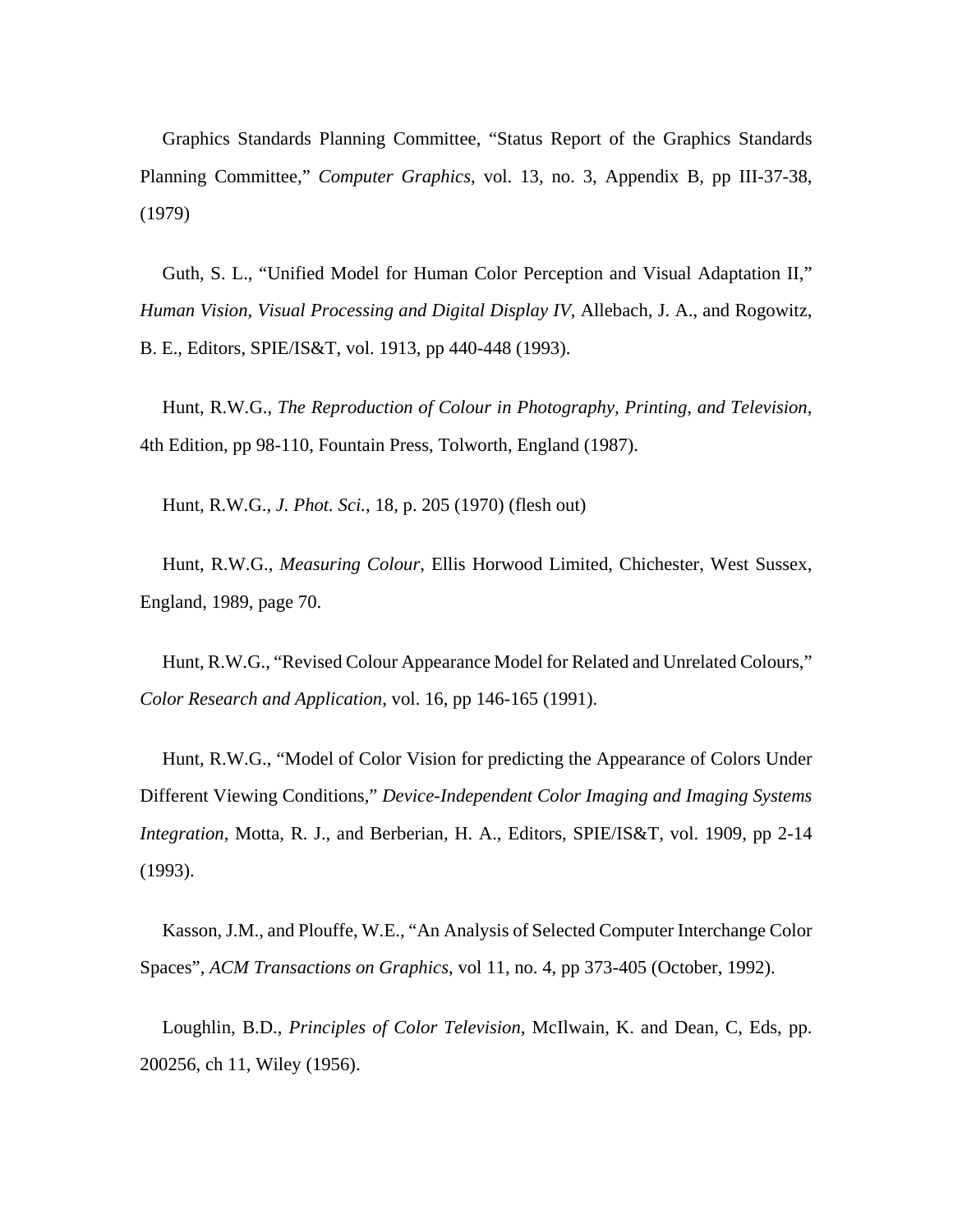Mahy, M., Van Mellaert, B., Van Eycken, L., and Oosterlinck, A., "The Influence of Uniform Color Spaces on Color Image Processing: A Comparative Study of CIELAB, CIELUV, and ATD," *Journal Of Imaging Technology*, Vol. 17, No. 5, pp 232 - 243

Motta, R. J., and Berns, R. S., "The Colorimetric Calibration of a CRT Imaging System for Color Appearance Research," *Proceedings, ISCC/SID Conference, CRT to Hard Copy in Color*, Baltimore, pp 28-31 (1988).

Motta, R. J., "Visual Characterization of Color CRTS," *Device-Independent Color Imaging and Imaging Systems Integration*, Motta, R. J., and Berberian, H. A., Editors, SPIE/IS&T, vol. 1909, pp 224-228 (1993).

Nayatani, Y., Takahama, K., Sobagaki, H., and Hashimoto, K., "Color-Appearance Model and Chromatic Adaptation Transform," *Color Research and Application*, vol. 15, pp 210-221 (1990).

Neugebauer, H. E. J., "Die theoretischen Grundlagen des Mehrfarbenbuchdrucks," *Zeitschrift für wissenschaftliche Photographie, Photophysik, und Photochemie*, Vol. 36 No. 4, pp. 73-89, April, 1937; reprinted in *Neugebauer Memorial Seminar on Color Reproduction*, SPIE Vol. 1184, pp. 194-202 (December 1989).

Nin, S. I., Kasson, J. M., and Plouffe, W. E., "Printing CIELAB images on a CMYK printer using trilinear interpolation," *Color Hard Copy and Graphic Arts*, Bares, J., Editor, Proc SPIE 1670, pp. 164-174, 1992.

NTSC, "NTSC Signal Specifications," Proc. Institute of Radio Engineers, Vol. 42, No. 1, pp. 17-19 (January, 1954).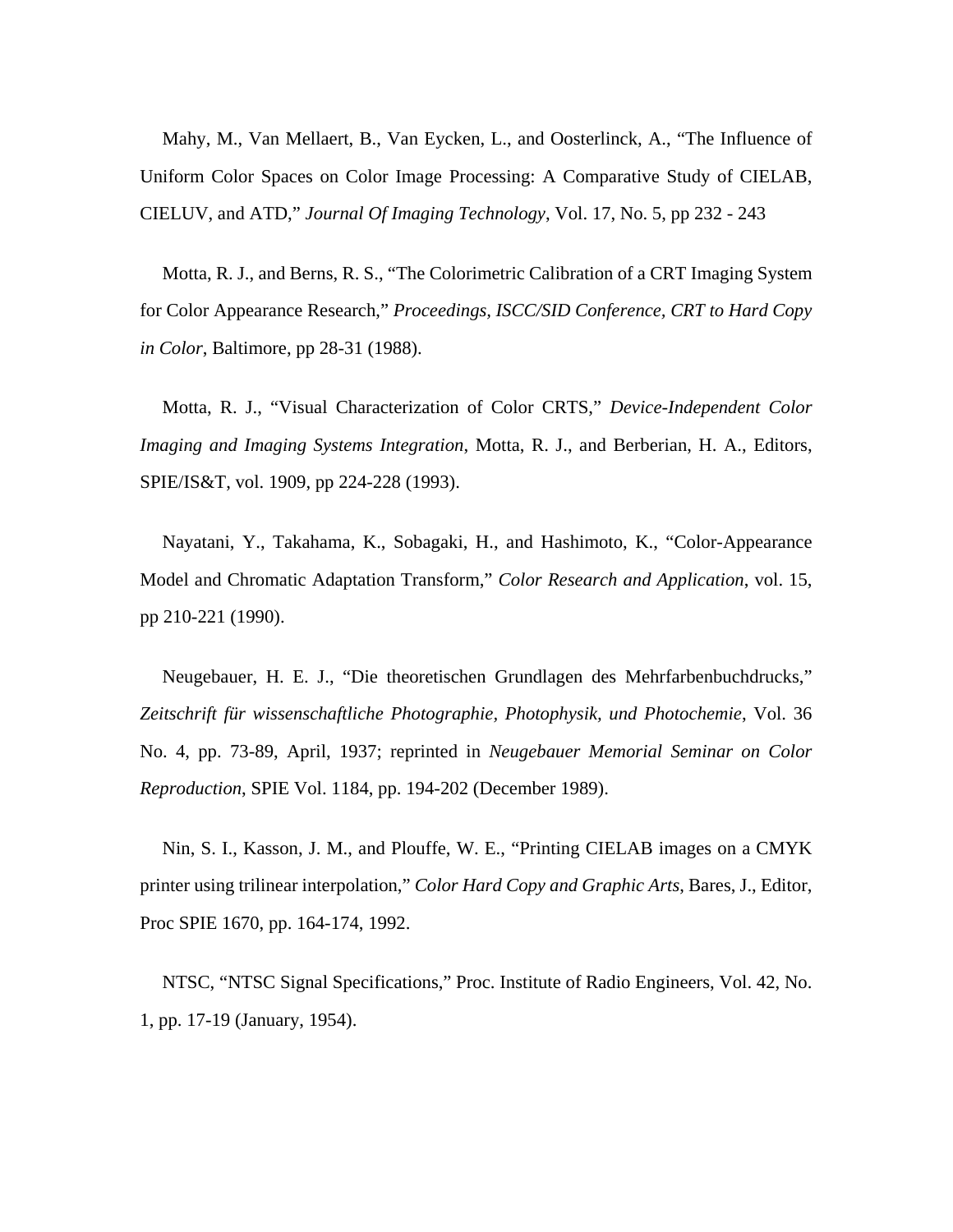Pointer, M.R., "The Gamut of Real Surface Colours," *Color Research and Application*, vol. 5 No.3, pp. 145-155 (Fall 1980).

Post, D.L., and Calhoun, C.S., "An Evaluation of Methods for Producing Desired Colors on CRT Monitors," *Color Research and Application*, vol. 14, no. 4, August 1989, pp 172- 186.

Rodriguez, M. A., and Stockham, T. G., "Producing Colorimetric Data from Densiometric Scans," *Human Vision, Visual Processing and Digital Display IV*, Allebach, J. A., and Rogowitz, B. E., Editors, Proc SPIE 1913, pp 413-418 (1993).

Smith, A. R., "Color Gamut Transform Pairs," *Computer Graphics,* ACM/SIGGRAPH, pp 12-19. (1978).

SMPTE, "Color Monitor Colorimetry," SMPTE Recommended Practice RP 145-1987, Society of Motion Picture and Television Engineers, White Plains, NY (June, 1987).

SMPTE, "Color Temperature for Color Television Studio Monitors," SMPTE Recommended Practice RP 37-1969, Society of Motion Picture and Television Engineers, White Plains, NY (July 1969)

Society of Motion Picture and Television Engineers, *Signal Parameters - 1125/60 High-Definition Production System*, SMPTE 240M-1988, 1988.

Stone, M, C., Cowan, W. B., and Beatty, J. C., "Color Gamut Mapping and the Printing of Digital Color Images," *ACM Transactions on Graphics*, Vol. 7, No. 4, pp. 249-292 (October 1988)

Von Kries, J.A., *Handbuk der Physiologisches Optik*, Vol. II (W. Nagel, ed), pp. 366- 369, Leopold Voss, Hamburg (1911).